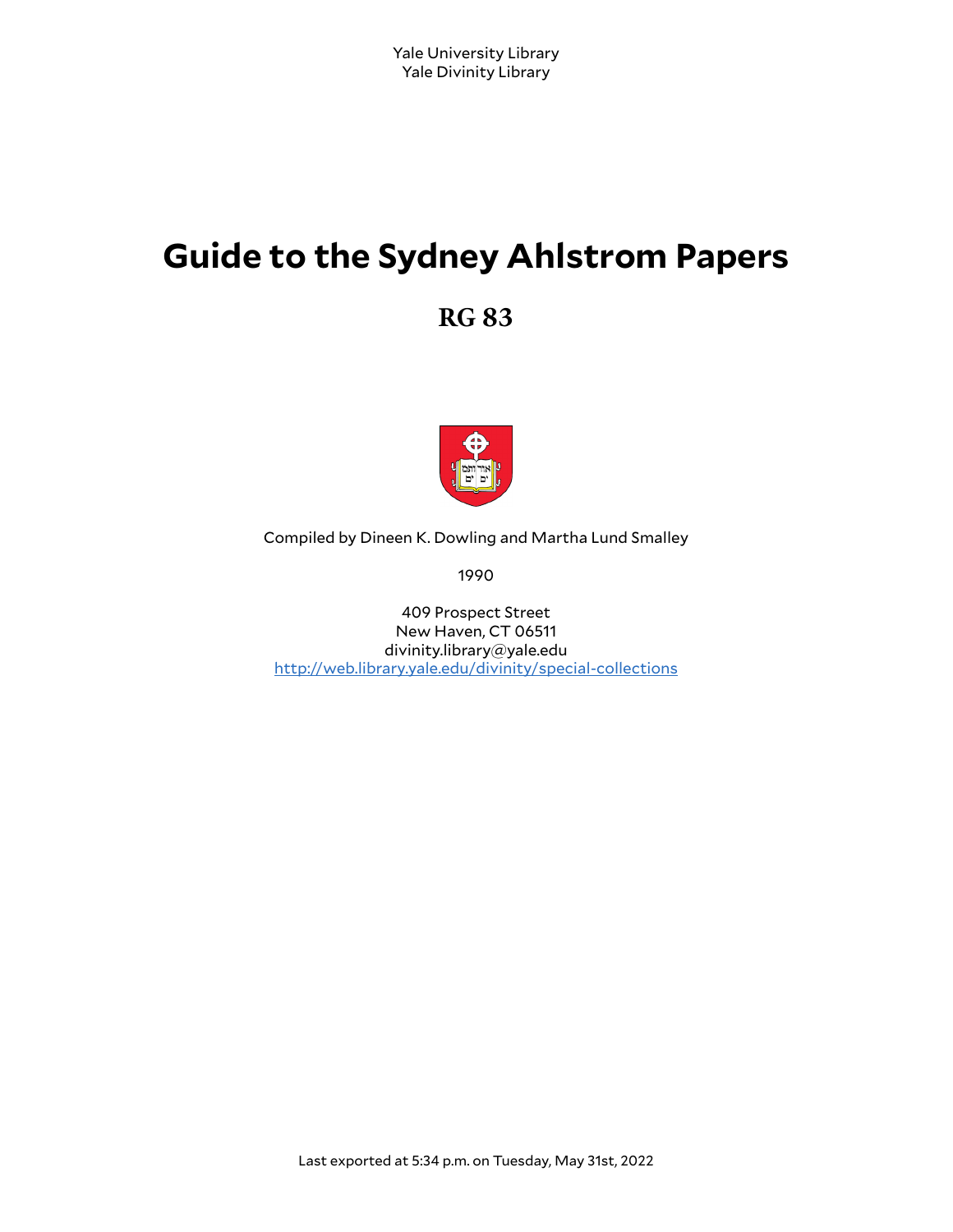# **Table of Contents**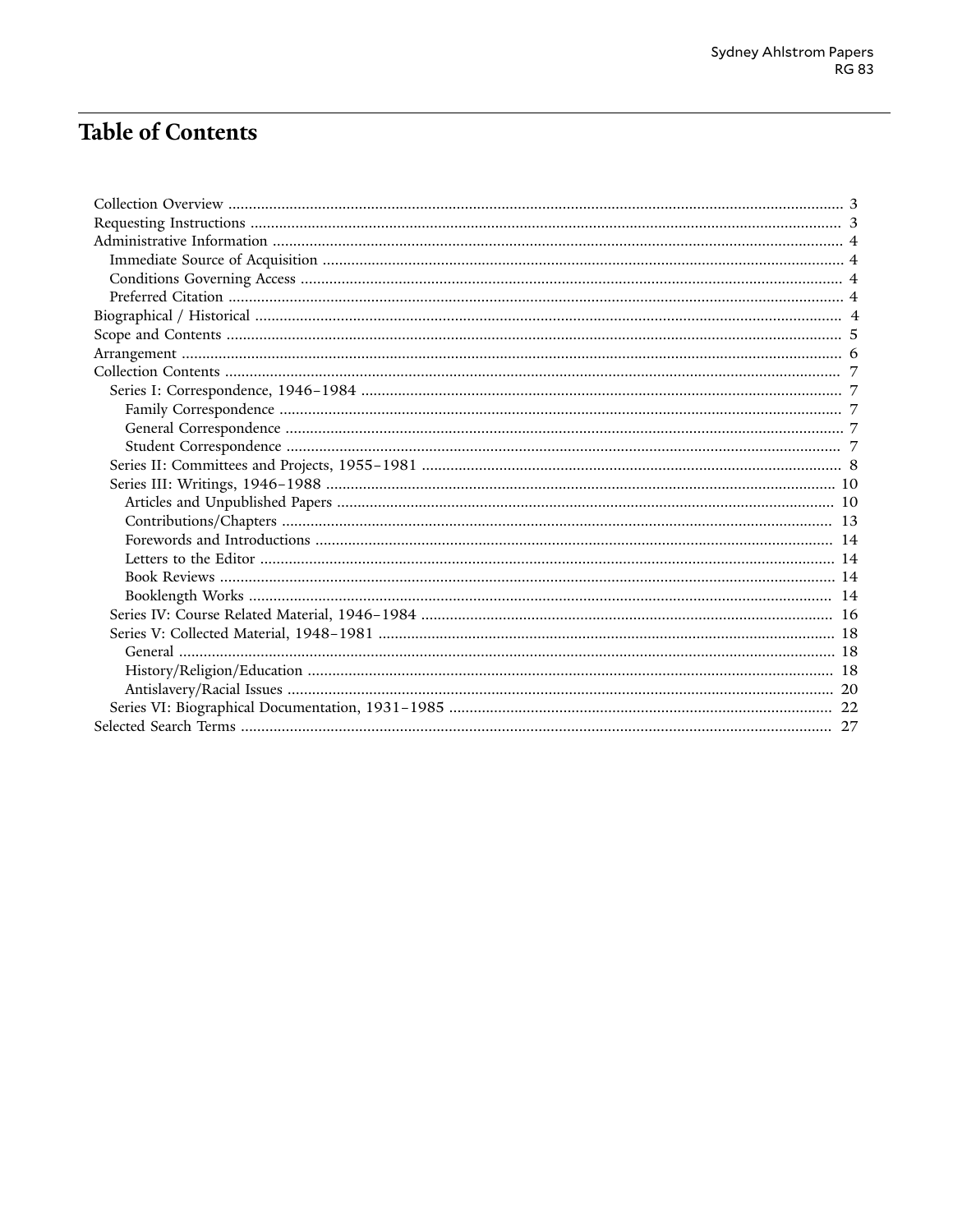# <span id="page-2-0"></span>**Collection Overview**

| <b>REPOSITORY:</b> Yale Divinity Library                 |
|----------------------------------------------------------|
| 409 Prospect Street                                      |
| New Haven, CT 06511                                      |
| divinity.library@yale.edu                                |
| http://web.library.yale.edu/divinity/special-collections |

#### **CALL NUMBER:** RG 83

- **CREATOR:** Ahlstrom, Sydney E., 1919-1984
	- **TITLE:** Sydney Ahlstrom Papers
	- **DATES:** 1931-1988
- **PHYSICAL DESCRIPTION:** 20 linear feet (49 boxes)
	- **LANGUAGE:** English
	- **SUMMARY:** The papers document Ahlstrom's professional career, his writings, lectures, courses taught at Yale, his extensive participation in scholarly and churchrelated organizations. Conditions at Yale and in New Haven during the turbulent years of the late 1960s and early 1970s are well documented. Correspondence documents his friendships, family life, and professional affairs, revealing his opinions on a wide range of issues, his sense of humor and warm personality. The collection includes material relating to the many institutions, organizations, committees, and projects with which Ahlstrom was involved, particularly in the areas of Lutheranism, higher education and American religious history. Sydney E. Ahlstrom was born in Cokato, Minnesota on December 16, 1919. He taught at Yale from 1954 to 1984 . He was the author of several notable books on religion in America. Ahlstrom held prominent positions on various boards and organizations, including the Editorial Board of the Complete Works of Jonathan Edwards, the American Studies Program and Religious Studies Department at Yale, and the American Society of Church History. Ahlstrom died in New Haven in 1984.
	- **ONLINE FINDING AID:** To cite or bookmark this finding aid, please use the following link: [https://](https://hdl.handle.net/10079/fa/divinity.083) [hdl.handle.net/10079/fa/divinity.083](https://hdl.handle.net/10079/fa/divinity.083)

# <span id="page-2-1"></span>**Requesting Instructions**

To request items from this collection for use on site, please use the request links in the HTML version of this finding aid, available at [https://hdl.handle.net/10079/fa/divinity.083.](https://hdl.handle.net/10079/fa/divinity.083)

Key to the container abbreviations used in the PDF finding aid:

b. box

f. folder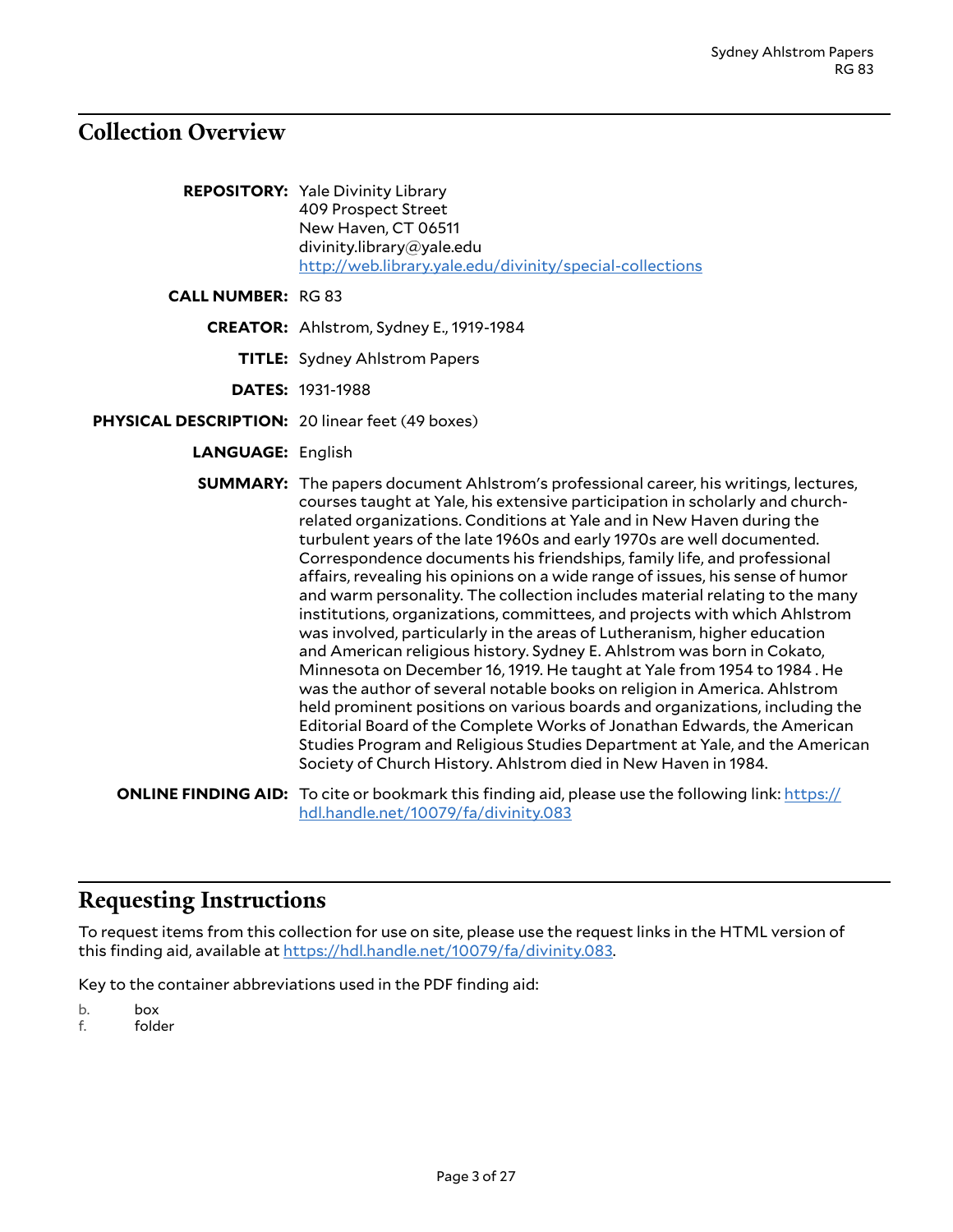# <span id="page-3-0"></span>**Administrative Information**

# <span id="page-3-1"></span>**Immediate Source of Acquisition**

Gift of Nancy Ahlstrom,

# <span id="page-3-2"></span>**Conditions Governing Access**

The materials are open for research.

# <span id="page-3-3"></span>**Preferred Citation**

Sydney Ahlstrom Papers (RG 83), Special Collections, Yale Divinity School Library.

# <span id="page-3-4"></span>**Biographical / Historical**

| Date             | Event                                                                                                                                                                              |
|------------------|------------------------------------------------------------------------------------------------------------------------------------------------------------------------------------|
| 1919 December 16 | ○ Sydney Eckman Ahlstrom born in Cokato, Minnesota, son of Joseph T. and Selma<br><b>Eckman Ahlstrom</b>                                                                           |
| 1941             | ○ B.A. Gustavus Adolphus College                                                                                                                                                   |
| 1942-1946        | $\circ$ U.S. Army, Captain                                                                                                                                                         |
| 1946             | o Instructor in history, Gustavus Adolphus<br>○ M.A. University of Minnesota                                                                                                       |
| 1948-1952        | $\circ$ Teaching fellow and history tutor, Harvard University                                                                                                                      |
| 1951-1952        | o Fulbright fellow, University of Strasbourg, France                                                                                                                               |
| 1952             | o Faculty member, Salzburg Seminar in American Studies, Austria<br>o Ph.D. Harvard, Instructor in history                                                                          |
| 1953 Aug 8       | o Married Nancy Ethel Alexander (Children: J. Alexander, b. 1954; Promise, b. 1955;<br>Constance, b. 1957; Sydney, b. 1960)                                                        |
| 1954             | o Fellow, Branford College, Yale<br>○ Assistant Professor of Modern Church History and American History, Yale<br>University<br>o The Harvard Divinity School published (co-author) |
| 1957             | o Lutheran World Federation lecturer in various countries of Europe                                                                                                                |
| 1960             | o Associate Professor, Yale                                                                                                                                                        |
| 1961             | $\circ$ The Shaping of American Religion published (co-author)                                                                                                                     |
| 1962 Spring      | o Visiting Professor, Princeton University<br>$\circ$ The American Protestant Encounter with World Religions (Brewer Lectures, Beloit<br>College) published                        |
| 1964             | o Full Professor, Yale                                                                                                                                                             |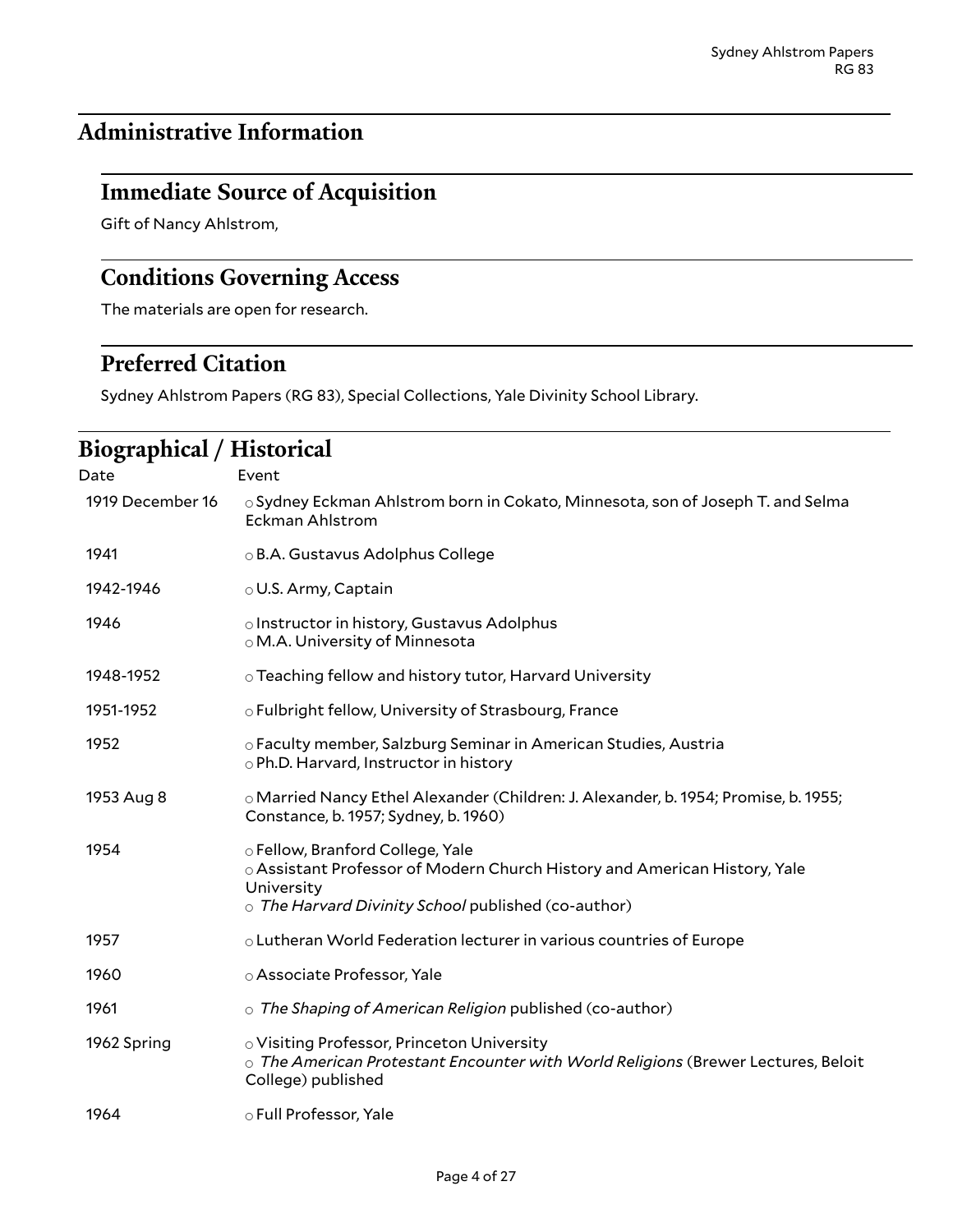| Date        | Event                                                                                                                                                                          |
|-------------|--------------------------------------------------------------------------------------------------------------------------------------------------------------------------------|
| 1964-1965   | ○ Research in Paris, France                                                                                                                                                    |
| 1965        | $\circ$ Calvinism and the Political Order published (co-author)                                                                                                                |
| 1967-1971   | ○ Chair, American Studies Program, Yale                                                                                                                                        |
| 1967        | o Rauschenbusch Lecturer, Colgate Rochester Divinity School                                                                                                                    |
| 1967        | o Theology in America published                                                                                                                                                |
| 1970-1971   | o Research in Munich, Germany                                                                                                                                                  |
| 1972 Summer | o Visiting Professor, Kyoto Summer Seminar in American Studies, Japan                                                                                                          |
| 1972        | o A Religious History of the American People published                                                                                                                         |
| 1972-1973   | o Director of Graduate Studies, Religious Studies Department, Yale                                                                                                             |
| 1973        | o National Book Award Recipient                                                                                                                                                |
| 1973 Summer | $\circ$ Scholar-in-Resident, Aspen Institute of Humanistic Studies, Colorado<br>○ Chair, Consulting Committee on the National Bicentenary of the Lutheran Church<br>in America |
| 1973-1974   | ○ Chair, American Studies Program, Yale                                                                                                                                        |
| 1974        | o Brotherhood Award of the National Council of Christians and Jews                                                                                                             |
| 1975        | $\circ$ Visiting Lecturer at universities and professional conferences in Australia and<br>New Zealand                                                                         |
| 1975        | o Honorary Doctor of Humane Letters, Upsala College, New Jersey                                                                                                                |
| 1975        | o President, American Society of Church History                                                                                                                                |
| 1976        | o Honorary Doctor of Letters, Susquehanna University                                                                                                                           |
| 1976        | o Religious Dilemmas of Nationhood published (editor)                                                                                                                          |
| 1978        | o Rockefeller Fellowship for research on Romanticism                                                                                                                           |
| 1979        | $\circ$ Samuel Knight Professor of American History and Modern Religious History, Yale                                                                                         |
| 1979        | ○ The Christian Century Award for the Decade's Most Outstanding Book on<br>Religion                                                                                            |
| 1984        | o Died in New Haven, Connecticut                                                                                                                                               |
|             | Mambor Editorial Board of the Complete Warle of Jonathan Edwards                                                                                                               |

Member, Editorial Board of the Complete Works of Jonathan Edwards Member, Board of Trustees of Gustavus Adolphus Elected Member, American Academy of Arts and Sciences, 1978 Elected Corresponding Member, Massachusetts Historical Society, 1977

# <span id="page-4-0"></span>**Scope and Contents**

These papers document in a very thorough way Ahlstrom's professional career, his writings, lectures, courses taught at Yale, his extensive participation in scholarly and church-related organizations. Conditions at Yale and in New Haven during the turbulent years of the late 1960s and early 1970s are well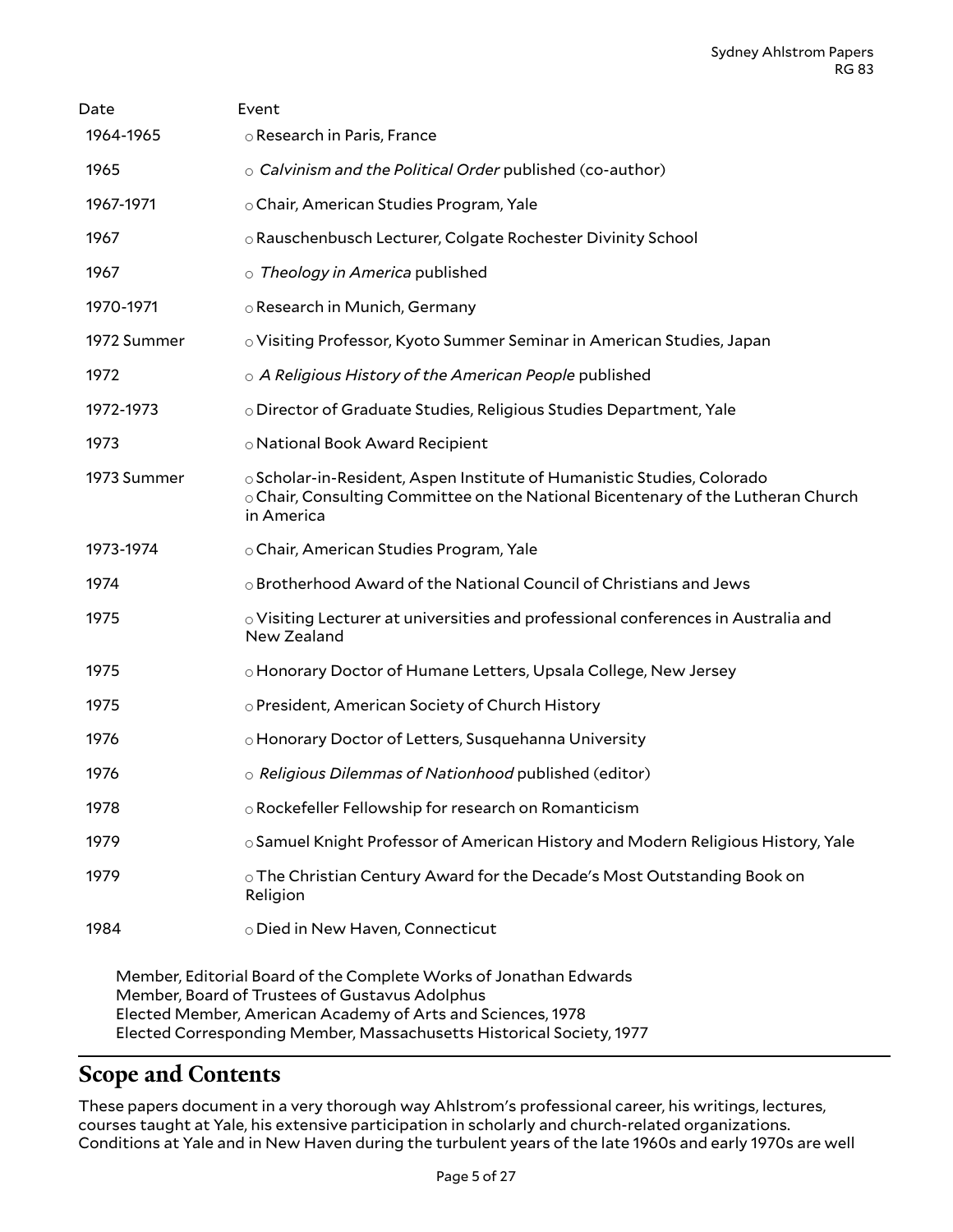documented. A sampling of material has been preserved to document Ahlstrom's renowned personality, his sense of humor, curiosity, and wide-ranging interests.

A small section of family correspondence in Series I provides a view into Ahlstrom's Minnesota connections and warm family relationships. General correspondence dating from 1946 to 1979 includes letters to and from friends, colleagues, editors, publishers, and church representatives. Correspondents include Yale colleagues James Gustafson, Hans Frei, and Julian Hartt, as well as Arthur Schlesinger, Jr., Paul Ramsey, Samuel H. Miller, Robert Handy, Bruce Kuklick, and others. Substantive letters deal not only with academic and professional affairs, but also document Ahlstrom's opinions on a wide range of issues, his friendships, and family life. Revealing of strongly held convictions are letters such as one written to J.B. Buckley, manager of the Yellow Cab Company in New Haven, which protests against the unjust treatment of a poor black family by a cabdriver in a scene witnessed by Ahlstrom. The section of correspondence with students provides insight into Ahlstrom's interaction with his students. Correspondence related to Ahlstrom's writings, lecture appearances, and other specific events or activities can also be found in Series II, III and VI.

Series II, Committees and Projects, contains correspondence and other material related to the many institutions, organizations, committees, and projects with which Ahlstrom was involved. Ahlstrom's career-long interests and involvement in Lutheranism, higher education, and American religious history are documented, as well as his participation in a variety of short-term, specific projects.

The Writings of Series III constitute the bulk of this collection. Articles and unpublished papers, contributions to booklength works, letters to editors, book reviews by Ahlstrom and documentation related to his booklength works are included. Sermons and lectures delivered by Ahlstrom are filed with supporting documentation in Series VI.

Series IV, Course-related Material, includes primarily lecture notes, syllabi, exams, and reading lists. These materials date from 1946 to 1984. Material from his popular interdepartmental American Church History Survey course includes more than 2 1/2 boxes of lecture notes of one word per page. His deteriorating health prevented him from reading long pages of lecture notes. Moreover, his delivery was personal and conversational, and the system of one-word-per-page best served his lecturing style.

Ahlstrom was an inveterate collector of newspaper clippings, cartoons, concert programs, articles, offprints, and anything else that happened to touch upon one of his varied interests. The Collected Material of Series V represents a sampling of the mass of such materials present in Ahlstrom's offices at the time of his death. The largest section of material retained in this Series, collected material related to the fields of history, religion, and education, includes primarily offprints and articles sent to Ahlstrom by his colleagues, friends, and former students.

Series VI, Biographical Documentation, traces Ahlstrom's activities other than his long-term committee and project involvements and his regular teaching commitments at Yale. The series primarily documents one-time events such as conferences, lectures, seminars, awards, etc. Included are many holograph and typescript texts for Ahlstrom's various guest lecture appearances, sermons, and chapel talks dating from his graduation from Gustavus Adolphus until his death in 1984. Ahlstrom was much in demand as a lecturer, and his speaking engagements took him all over the country and as far as Japan and Australia. Other events that highlight his extra-curricular life include his involvement with nineteen other Lutheran scholars in a statement supporting John F. Kennedy's 1960 presidential election and a Religion in America television show in 1974. "In Memory of Ahlstrom," by George Lindbeck and a journal tribute are also included. The series ends with miscellaneous material including Ahlstrom's own bibliographies and curriculum vitae.

### <span id="page-5-0"></span>**Arrangement**

I. Correspondence II. Committees and Projects III. Writings IV. Course-related Material V. Collected Material VI. Biographical Documentation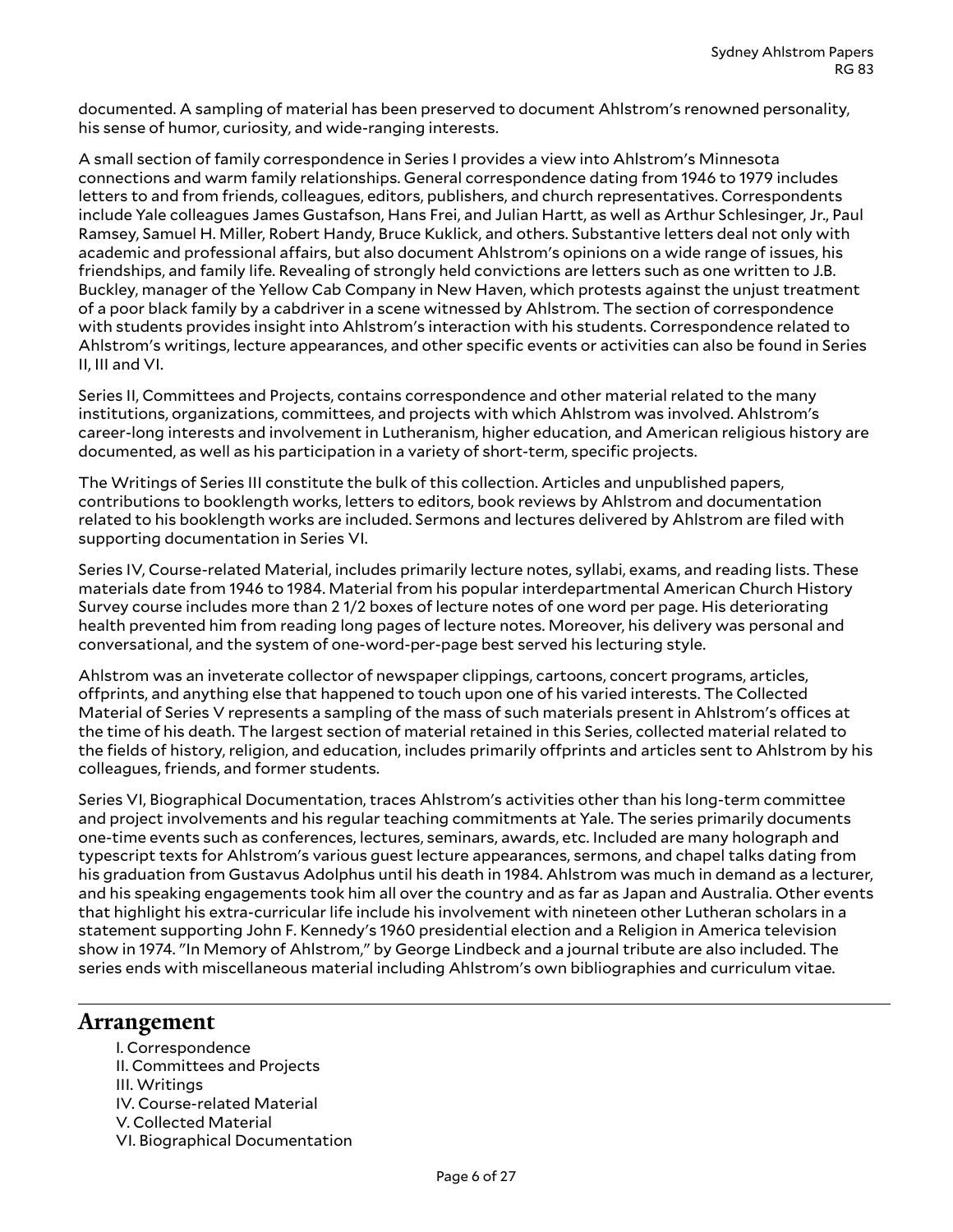# <span id="page-6-1"></span><span id="page-6-0"></span>**Collection Contents Series I: Correspondence, 1946–1984**

This series is divided into three sections:

Family Correspondence General Correspondence Student Correspondence

# <span id="page-6-4"></span><span id="page-6-3"></span><span id="page-6-2"></span>Family Correspondence b. 1, f. 1 J. Millard Ahlstrom (brother) 1955-1975, undated b. 1, f. 1 Selma Eckman Ahlstrom (mother) 1962, 1963, 1980, undated b. 1, f. 2 Family circular letters 1971, 1973-1975, 1978, undated General Correspondence b. 1, f. 3-15 Correspondence 1946-1965 b. 2, f. 16-30 Correspondence 1966 -1970 June b. 3, f. 31-43 Correspondence 1970 July-1975 October b. 4, f. 44-55 Correspondence 1975 November-1979 b. 5, f. 56 Correspondence **Communication** Constants Communication Constants Communication Communication Communication Communication Communication Communication Communication Communication Communication Communication Commu Student Correspondence b. 5, f. 57-68 Correspondence **1956-1984**, undated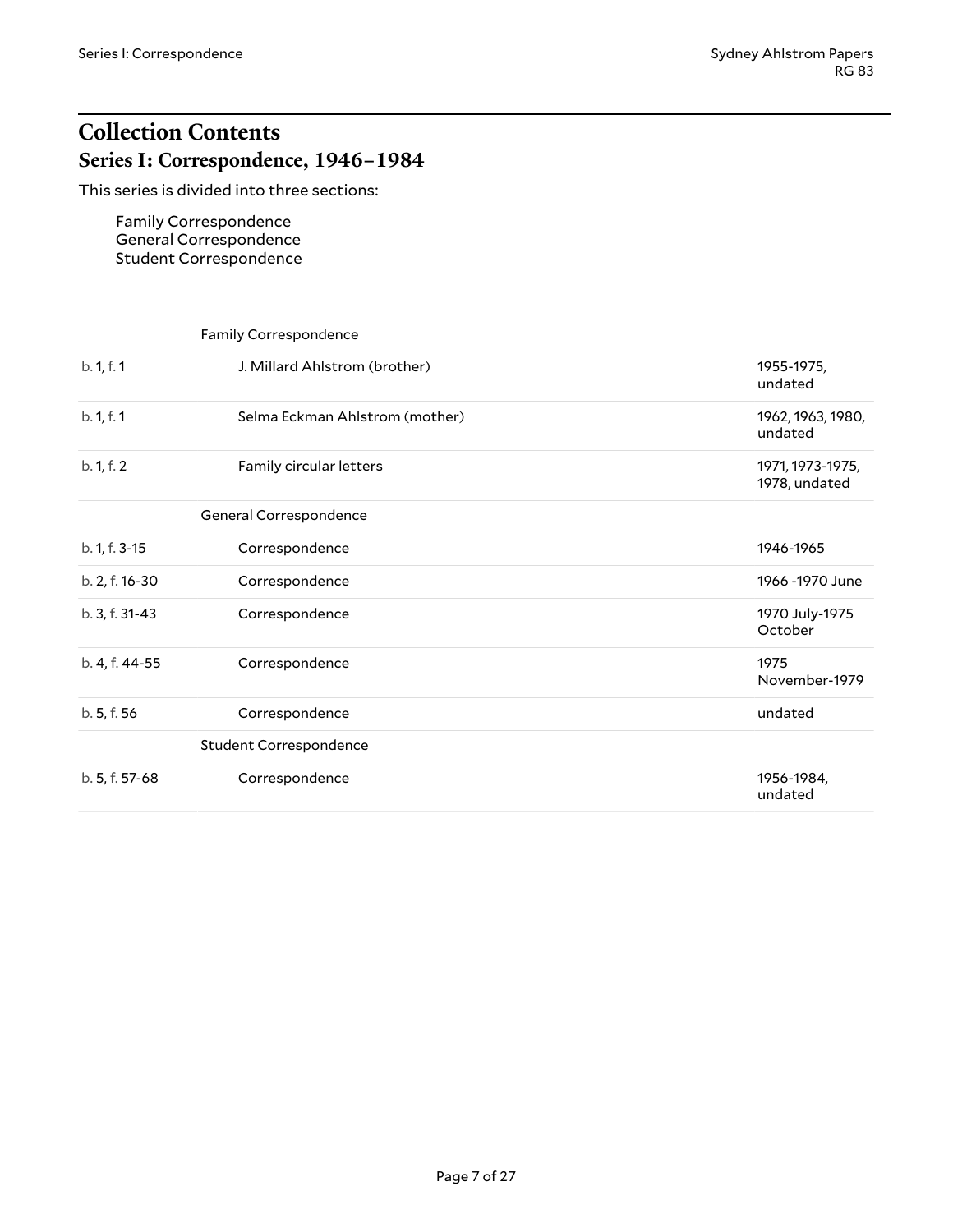# <span id="page-7-0"></span>**Series II: Committees and Projects, 1955–1981**

This material is arranged alphabetically by title of the committee or project. One section is designated Lutheran Church in America and includes committees and projects affiliated with the LCA.

| b. 6, f. 69      | American Academy of Arts and Sciences                                 | 1980                  |
|------------------|-----------------------------------------------------------------------|-----------------------|
| b. 6, f. 69      | American Antiquarian Society                                          | 1979, 1980            |
| b. 6, f. 69      | American Historical Society                                           | 1975                  |
| b. 6, f. 69      | American Quarterly                                                    | 1973-1974             |
| b. 6, f. 70-79   | American Society of Church History                                    | 1956-1979,<br>undated |
| b. 6, f. 80      | American Studies Program - Chair                                      | 1967-1974             |
| b. 6, f. 81      | Armory Street Committee                                               | undated               |
| b. 6, f. 82      | <b>Branford College</b>                                               | 1955-1973             |
| b. 7, f. 83      | Comparative Religious History                                         | 1971-1973             |
| b. 7, f. 84      | <b>Connecticut Academy of Arts and Sciences</b>                       | 1966-1967             |
| b. 7, f. 85      | Coordinating Committee for the Study of Religion                      | 1969                  |
| b. 7, f. 86      | Coronet Instructional Films: Religious Freedom in America's Beginning | 1966-1968             |
| b. 7, f. 87      | Dialog                                                                | 1961-1975             |
| b. 7, f. 88-90   | <b>Educational Psychology and Measurements</b>                        | undated               |
| b. 7, f. 91-92   | Friends of American Art                                               | 1973-1974             |
| b. 7, f. 93-94   | Gustavus Adolphus Board of Trustees                                   | 1970-1976             |
| b. 7, f. 95-96   | Library of Protestant Thought                                         | 1958-1963             |
| b. 8, f. 97-100  | Library of Protestant Thought                                         | 1964-1971,<br>undated |
|                  | Lutheran Church in America                                            |                       |
| b. 8, f. 101     | Commission on Church Papers                                           | 1962-1967,<br>undated |
| b. 8, f. 102     | Commission on the Ministry                                            | 1968-1969             |
| b. 8, f. 103-108 | Consulting Committee on the U.S. Bicentenary                          | 1973-1976,<br>undated |
| b. 9, f. 109-110 | <b>Examining Committee</b>                                            | 1963-1970,<br>undated |
| b. 9, f. 111     | Film Committee of the Consulting Committee on the U.S. Bicentenary    | 1974                  |
| b. 9, f. 112     | Task Force on New England Synod Archives                              | 1979                  |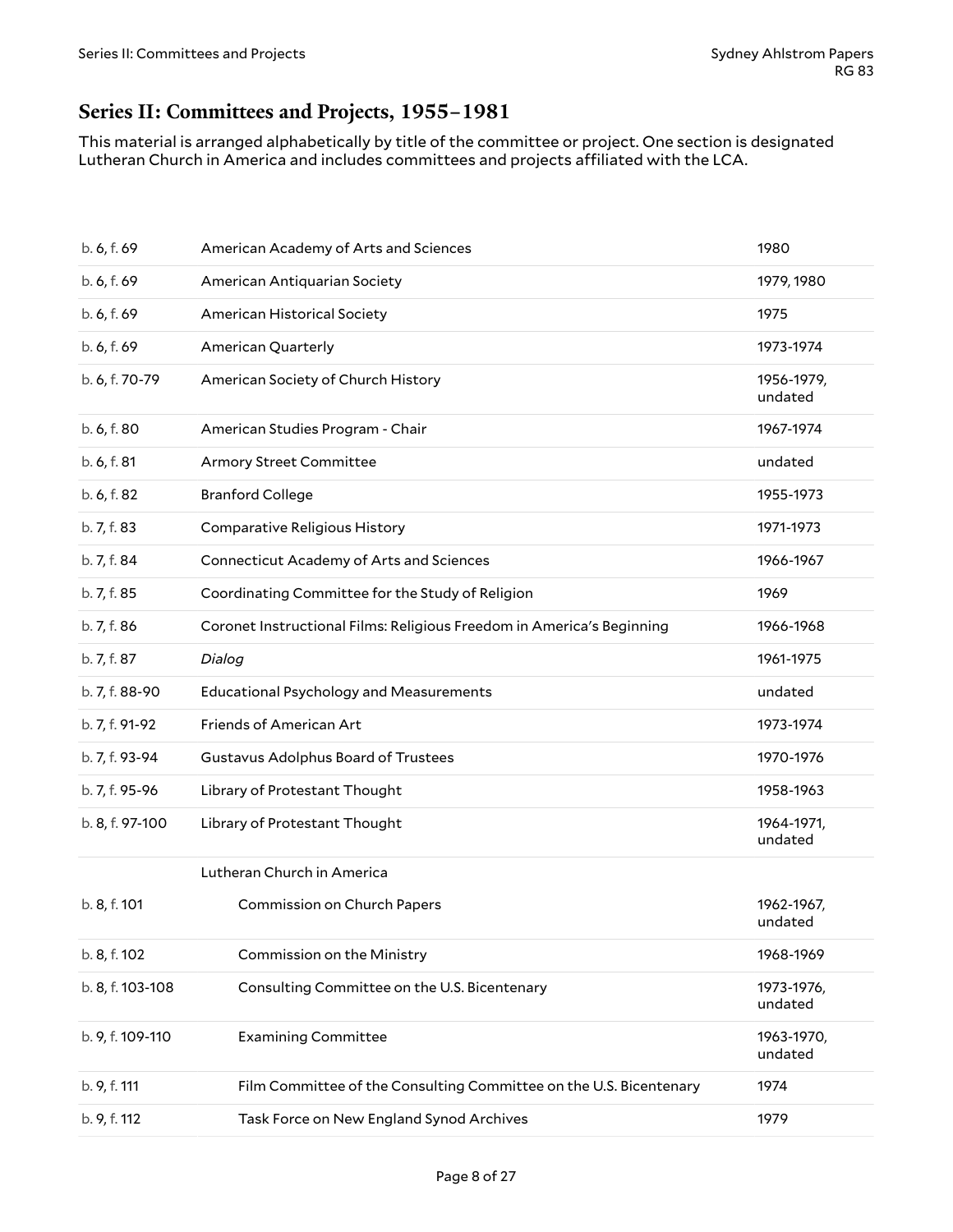| b. 9, f. 113      | Massachusetts Historical Society                                           | 1977-1978, 1980       |
|-------------------|----------------------------------------------------------------------------|-----------------------|
| b. 9, f. 114-116  | National Council of the Churches of Christ: Commission on Higher Education | 1962-1966             |
| b. 9, f. 117-118  | National Endowment for the Humanities                                      | 1974-1978             |
| b. 9, f. 119      | National Humanities Institute                                              | 1974-1975             |
| b. 9, f. 120      | National Workshop on Christian-Jewish Relations                            | 1980-1981             |
| b. 9, f. 121      | New England American Studies Association                                   | 1972-1975             |
| b. 9, f. 121      | New Haven Theological Discussion Group                                     | 1969, undated         |
| b. 10, f. 122     | University Lutheran Association                                            | 1957-1966,<br>undated |
| b. 10, f. 123     | World Council of Churches: Commission on Faith and Order                   | 1958-1963             |
| b. 10, f. 124-125 | The Works of Jonathan Edwards                                              | 1969-1983             |
| b. 10, f. 126     | Yale College Faculty Committee on Teaching and Learning                    | 1970-1975             |
| b. 10, f. 126     | <b>Yale Divinity School Tenure Committee</b>                               | 1969                  |
| b. 10, f. 127-128 | Yale Divinity School Committee on Practical Theology                       | 1972-1976             |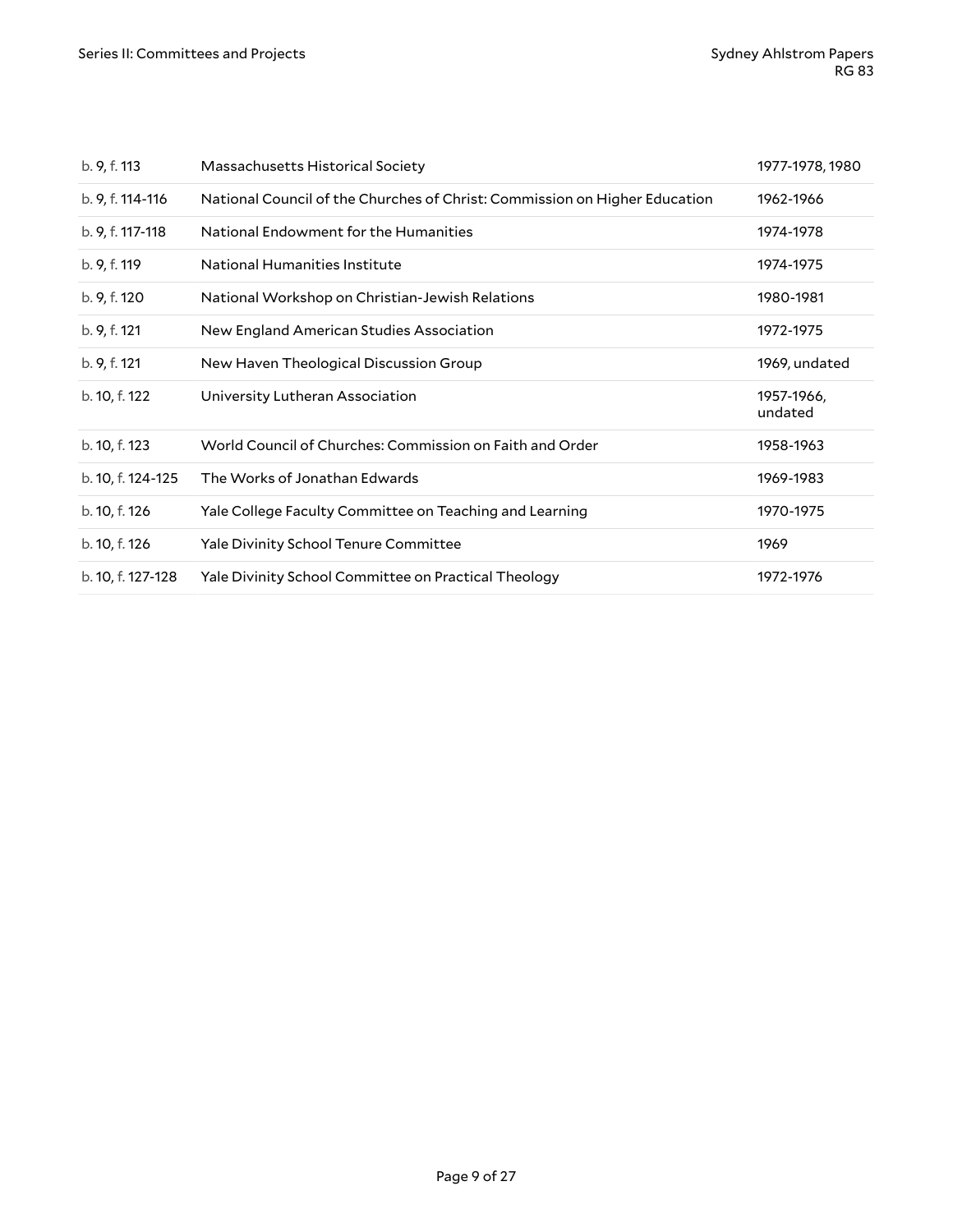### <span id="page-9-0"></span>**Series III: Writings, 1946–1988**

This series is divided into six sections:

1. Articles and Unpublished Papers are arranged alphabetically by title with dates indicated when available.

- 2. Contributions/Chapters are arranged chronologically.
- 3. Forewords and Introductions are arranged chronologically.
- 4. Letters to the Editor are arranged chronologically within one folder.
- 5. Book Reviews by Ahlstrom are arranged chronologically.
- 6. Booklength Works are arranged alphabetically by title.

#### <span id="page-9-1"></span>Articles and Unpublished Papers

| b. 11, f. 129     | Across the Atlantic, Lutheran Herald                                                                                                                                          | 1957 September<br>17 |
|-------------------|-------------------------------------------------------------------------------------------------------------------------------------------------------------------------------|----------------------|
| b. 11, f. 130-131 | Albert Bushnell Hart                                                                                                                                                          | 1947                 |
| b. 11, f. 132     | The American National Faith, The Changing Nature of America's Civil<br>Religion, An Occasional Paper/The Aspen Institute for Humanistic Studies                               | 1972                 |
| b. 11, f. 133     | The American Frontier and the Protestant Missionary Response, The<br>Student World                                                                                            | 1960 Spring          |
| b. 11, f. 133     | The American Protestant Encounter with World Religions, The Brewer<br>Lectures                                                                                                | 1962 October         |
| b. 11, f. 134     | The Americanization of Christianity, Frontiers                                                                                                                                | 1960 January         |
| b. 11, f. 134     | Den Amerikanska kristenhetens kris, Var Losen                                                                                                                                 | 1968 June            |
| b. 11, f. 135     | American Religion and the Lutheran Church (proposed paper)                                                                                                                    | 1961-1966            |
| b. 11, f. 136     | American Religious Values and the Future of America                                                                                                                           | 1976?                |
| b. 11, f. 137     | Annuit Coeptis: America as the Elect Nation, The Rise and Decline of a<br>Patriotic Tradition                                                                                 | undated              |
| b. 11, f. 137     | Barth, Wittgenstein, and St. Paul                                                                                                                                             | 1954                 |
| b. 11, f. 138     | A Bibliography of American Religious History, American Studies: An<br>International Newsletter                                                                                | 1972 Fall            |
| b. 11, f. 139     | Christianity and Scientific Philosophy                                                                                                                                        | undated              |
| b. 11, f. 139     | The Church and the American Way                                                                                                                                               | undated              |
| b. 11, f. 140     | Civil Religion, History of American Christianity                                                                                                                              | 1981                 |
| b. 11, f. 140     | Closing the Ranks                                                                                                                                                             | undated              |
| b. 11, f. 141     | Continental Influence on American Christian Thought Since World War I,<br>Church History                                                                                      | 1958 September       |
| b. 11, f. 142     | The Dilemmas of American Pluralism, Religion and the Dilemmas of<br>Nationhood, U.S. Bicentennial Series of the Knubel-Miller-Greever Lectures,<br>Lutheran Church in America | 1976                 |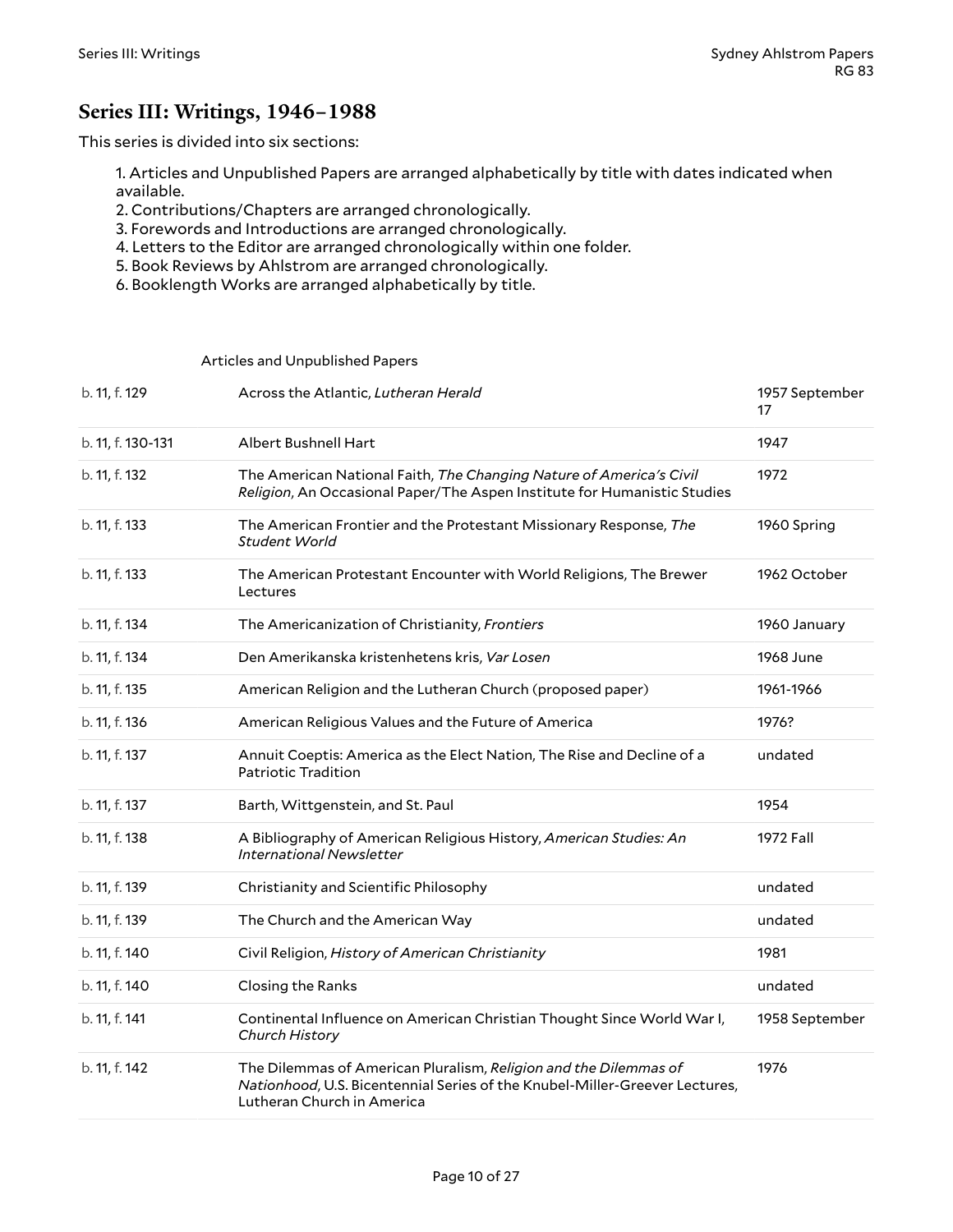#### Articles and Unpublished Papers (continued)

| b. 11, f. 143 | Diversity in Religion as a Force for Liberty, The American Philosophical<br>Society Lectures                                                   | 1976                           |
|---------------|------------------------------------------------------------------------------------------------------------------------------------------------|--------------------------------|
| b. 11, f. 144 | Eliot, the Tutor and Fireman, Harvard Alumni Bulletin                                                                                          | 1949 March 12                  |
| b. 12, f. 144 | E Pluribus Unum: Religious Pluralism and the American Ideal, Soundings                                                                         | 1978 Fall                      |
| b. 12, f. 145 | Francis Ellingwood Abbot and the Free Religious Association, Proceedings of 1975<br>the Unitarian Historical Society                           |                                |
| b. 12, f. 145 | Francis Greenwood Peabody, Dictionary of American Biography                                                                                    | 1956                           |
| b. 12, f. 146 | First Mark of a Church College, Journal of the Association of Lutheran<br>College Faculties                                                    | 1959 December                  |
| b. 12, f. 147 | God is Not a Junkman, The Lutheran Companion                                                                                                   | 1957 February<br>20            |
| b. 12, f. 147 | The Gospel in Our Age, The Christian Century                                                                                                   | 1951 January 3                 |
| b. 12, f. 148 | Historical Reflections on the Ethics of Volkerwanderugen                                                                                       | undated                        |
| b. 12, f. 149 | H. Richard Niebuhr's Place in American Thought, Christianity and Crisis                                                                        | 1963 November<br>25            |
| b. 12, f. 149 | H. Richard Niebuhr, Dialog                                                                                                                     | 1963 January 1                 |
| b. 12, f. 150 | Internal Threats to American Civilization (prepared for Franco-American<br>Conference, sponsored by World Peace Federation)                    | undated                        |
|               |                                                                                                                                                |                                |
| b. 12, f. 151 | It is for the Living Some Centennial Reflections                                                                                               | undated                        |
| b. 12, f. 151 | Josiah Royce and the Triumph of Idealism in American Philosophy (proposed<br>paper)                                                            | 1954                           |
| b. 12, f. 152 | The Levels of Religious Revival, Confluence                                                                                                    | 1955 April                     |
| b. 12, f. 152 | The Liturgical Movement and American Lutheranism, UNA SANCTA                                                                                   | 1960                           |
| b. 12, f. 153 | Lord Acton's Famous Remark, New York Times                                                                                                     | 1974 March 13                  |
| b. 12, f. 154 | The Lutheran Church and American Culture, The Lutheran Quarterly                                                                               | 1957 November                  |
| b. 12, f. 154 | The Lutheran Renaissance and the Lutheran Teacher, Lutheran Faculty                                                                            | 1955 May                       |
| b. 12, f. 155 | Montreal 1963 as Event and Taskmaster, Signs and Times, and Lutheran<br>World                                                                  | 1963 December,<br>1964 January |
| b. 12, f. 155 | Montreal 1963- Ereignis und Prufung, Lutherische Rundschau                                                                                     | 1964 January                   |
| b. 12, f. 156 | The Moral and Theological Revolution of the 1960s and Its Implications for<br>American Religious Historiography, The State of American History | 1970                           |
| b. 12, f. 157 | The National Faith, Yale Alumni Magazine                                                                                                       | 1973 January                   |
|               | The National Faith in the 1970s (presented at Worldview Conference on<br>Patriotism)                                                           | undated                        |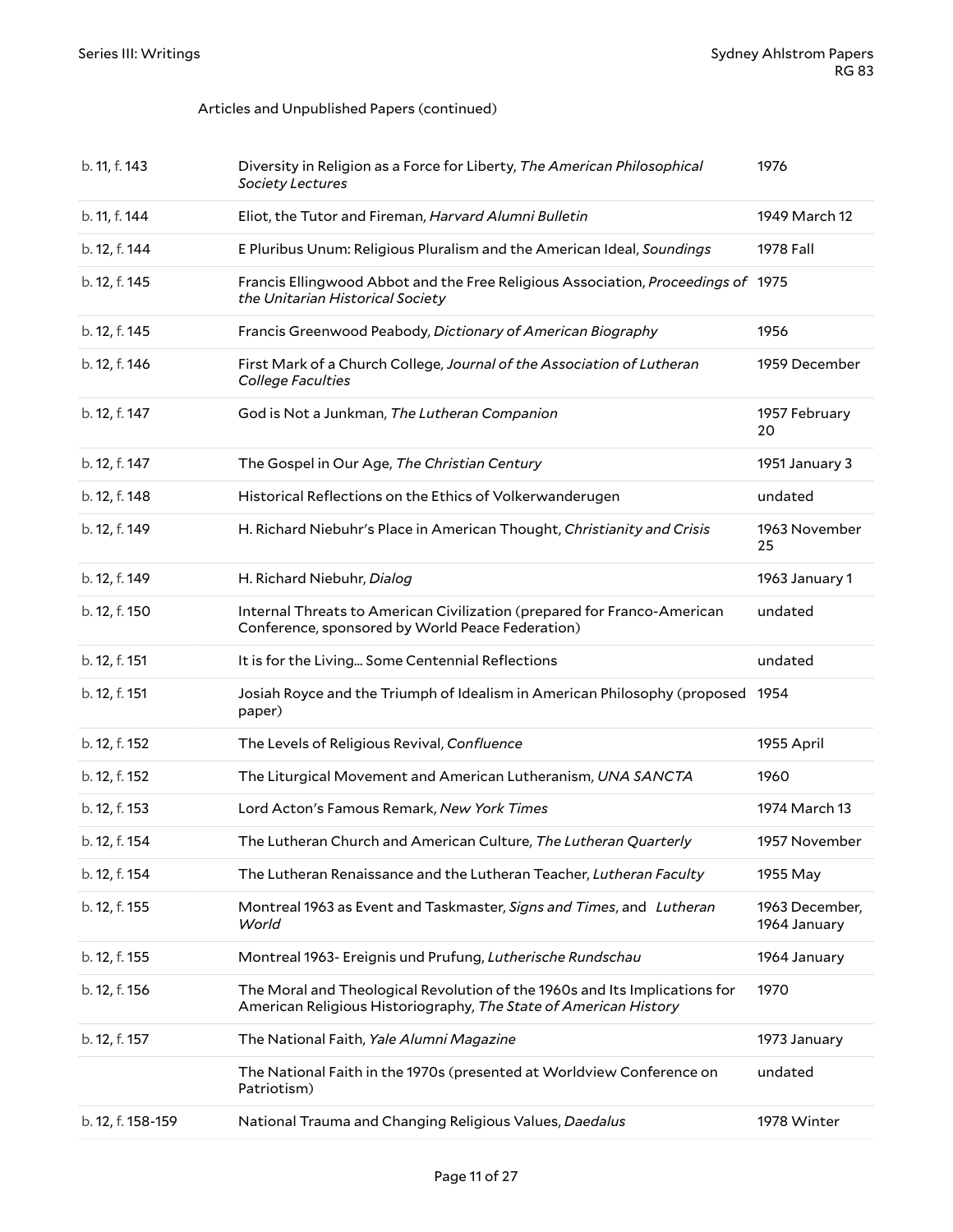#### Articles and Unpublished Papers (continued)

| b. 12, f. 160                         | The Nature of Lutheran Witness                                                                                                        | 1958                 |
|---------------------------------------|---------------------------------------------------------------------------------------------------------------------------------------|----------------------|
| b. 13, f. 161-162                     | Neo-Evangelism and the Puritan Heritage in America, The Evangelical<br>Resurgence                                                     | 1974                 |
| b. 13, f. 163                         | Neo-Orthodoxy Demythologized, The Christian Century                                                                                   | 1957 May 22          |
| b. 13, f. 163                         | The New Industrial Society and the Church, Lutheran World                                                                             | 1958 March           |
| b. 13, f. 164-165                     | The New Puritanism                                                                                                                    | 1959                 |
| b. 13, f. 166                         | Night Thoughts on the Curriculum, Signs and Times                                                                                     | 1961 April 20        |
| b. 13, f. 166                         | Norman Vincent Peale                                                                                                                  | undated              |
| b. 13, f. 167                         | On the Purpose and Significance of Regional Study With Special Reference to undated<br>New England                                    |                      |
| b. 13, f. 167                         | The Pieties of Usefulness, Stetson University Bulletin                                                                                | 1957 July            |
| b. 13, f. 168                         | The Problem of the History of Religion in America, Church History                                                                     | 1970 June, 1988      |
| b. 13, f. 168                         | Prot. Theologie, Religion in Geschichte und Gegenwart                                                                                 | 1962                 |
| b. 13, f. 169                         | The Radical Turn in Theology and Ethics: Why It Occured in the 60s, The<br>Annals of American Academy of Political and Social Science | 1970 January         |
| b. 13, f. 170-172b.<br>14, f. 173-176 | Ralph Waldo Emerson and the American Transcendentalists (drafts)                                                                      | 1980                 |
| b. 14, f. 177                         | Rediscovering America, The Lutheran                                                                                                   | 1974 September<br>18 |
| b. 14, f. 177                         | Reflections on Religion, Nature, and the Exploitative Mentality                                                                       | undated              |
| b. 14, f. 177                         | Religion in America and the Phantoms of National Character: The Search for<br>a Common Theme                                          | undated              |
| b. 14, f. 177                         | Religion and Democracy in America (outline)                                                                                           | 1963                 |
| b. 14, f. 178                         | Religion and Presidential Politics, Signs and Times                                                                                   | 1960 October 10      |
| b. 14, f. 178                         | Religion, Revolution and the Rise of Modern Nationalism, Church History                                                               | 1975 December        |
| b. 14, f. 179                         | The Religious Dimensions of American Aspirations, The Review of Politics                                                              | 1976 July            |
| b. 14, f. 179                         | Religious Toleration in Maryland to 1650                                                                                              | undated              |
| b. 14, f. 179                         | Requiem for Patriotic Piety, Worldview                                                                                                | 1972 August          |
| b. 14, f. 180                         | Retrospect (proposed paper?)                                                                                                          | undated              |
| b. 14, f. 181                         | Rifts in the Evangelical United Front                                                                                                 | undated              |
| b. 14, f. 181                         | The Rise and Flowering of the Puritan Spirit                                                                                          | undated              |
| b. 14, f. 182                         | The Romantic Religious Revolution and the Dilemmas of Religious History,<br>Church History                                            | 1977 June            |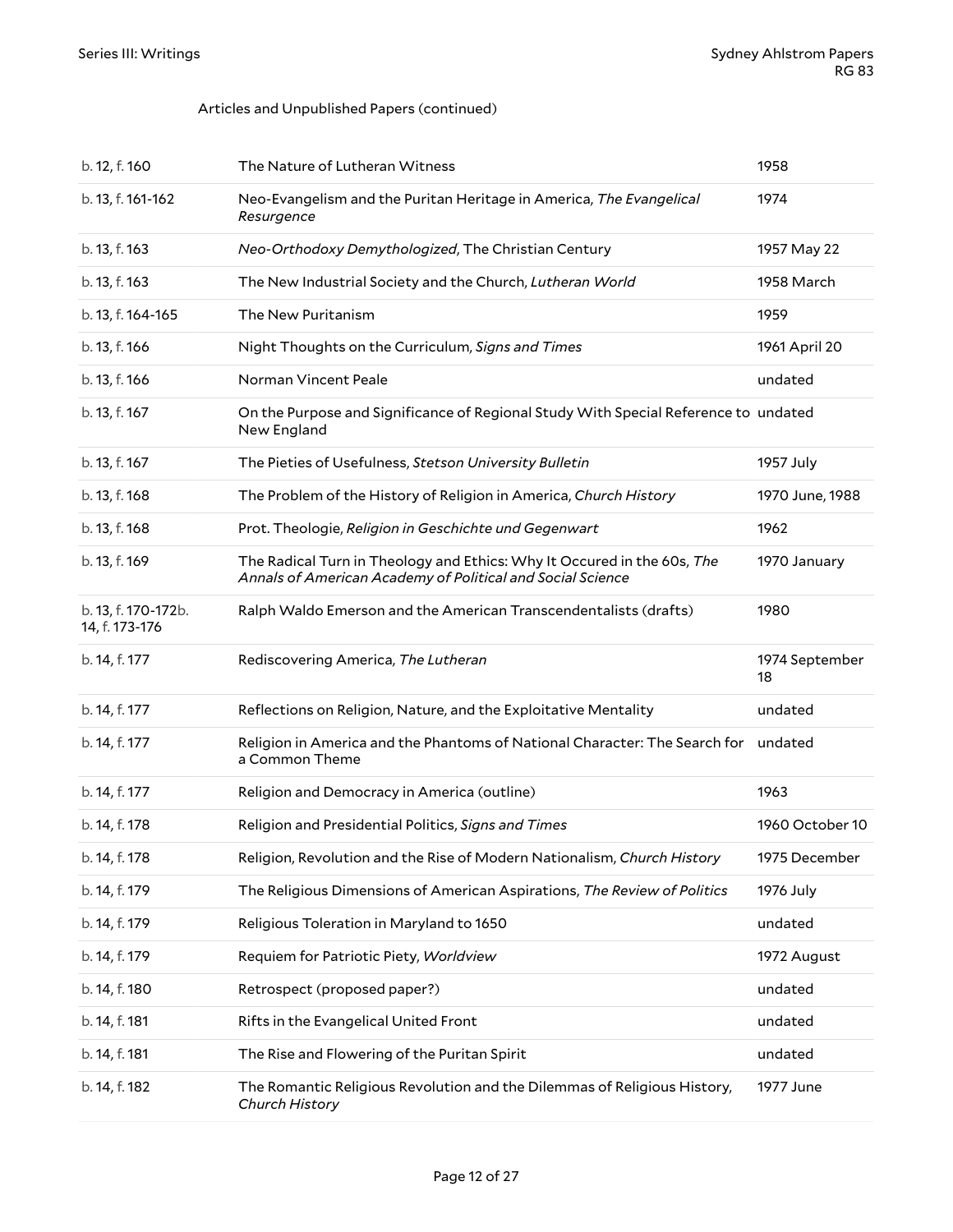#### Articles and Unpublished Papers (continued)

<span id="page-12-0"></span>

| b. 14, f. 182     | Romanticism as a Religious Revolution (abridged version of Haverford<br>lectures on Romanticism)                      | 1971                    |
|-------------------|-----------------------------------------------------------------------------------------------------------------------|-------------------------|
| b. 14, f. 182     | The Saybrook Platform, Bulletin of the Congregational Library                                                         | 1959 October            |
| b. 14, f. 183     | Scottish Philosophy and American Theology, Church History                                                             | 1955 September          |
| b. 14, f. 184     | Some Thoughts on the Bicentennial, LCA publication                                                                    | 1974                    |
| b. 14, f. 184     | Soren Kierkegaard, The Lutheran Companion                                                                             | 1957 November<br>20     |
| b. 14, f. 184     | Studying America and American Studies at Yale, Ventures, and American<br>Quarterly                                    | 1969 Spring,<br>undated |
| b. 15, f. 185     | Szabadsagunk az egyhaz megreformalasara, Lelkipasztor                                                                 | 1957 June               |
| b. 15, f. 185     | Theology and the Present Day Revival, Annals of the American Academy of<br><b>Political and Social Science</b>        | 1960 November           |
| b. 15, f. 186     | Thomas Hooker-Puritanism and Democratic Citizenship, Church History                                                   | 1963 December           |
| b. 15, f. 187     | Toward the Idea of a Church College, The Christian Scholar                                                            | 1960 March              |
| b. 15, f. 188     | Toward a Portrait of John Adams as a Young Man                                                                        | 1947 February           |
| b. 15, f. 188-189 | Tradition in Transit and Tension, Encounter                                                                           | 1959 Summer             |
| b. 15, f. 190     | An Unfortunate Choice, The Lutheran Companion                                                                         | 1960 January 27         |
| b. 15, f. 190     | Unity, A Lutheran Imperative, The Lutheran Outlook                                                                    | 1946 February           |
| b. 15, f. 190     | What's Lutheran About Higher Education? - A Critique, LCA Papers and<br>Proceedings                                   | 1974                    |
| b. 15, f. 191     | Miscellaneous Papers and Notes                                                                                        | undated                 |
|                   | Contributions/Chapters                                                                                                |                         |
| b. 16, f. 192     | The Middle Period (1840-80), The Harvard Divinity School                                                              | 1954                    |
| b. 16, f. 192     | Facing the New World: Augustana and the American Challenge, Centennial<br>Essays: Augustana Lutheran Church 1860-1960 | 1956                    |
| b. 16, f. 193     | Samuel Hopkins, Encyclopedia Britannica                                                                               | 1958                    |
| b. 16, f. 194     | Horace Bushnell, Encyclopedia Britannica                                                                              | 1960                    |
| b. 16, f. 195     | Horace Bushnell, A Handbook of Christian Theologians                                                                  | 1961                    |
| b. 16, f. 196     | Theology in America: A Historical Survey, The Shaping of American Religion                                            | 1961                    |
| b. 16, f. 197     | The Puritan Ethic and the Spirit of American Democracy, Calvinism and the<br>Political Order                          | 1965                    |
| b. 16, f. 198-200 | Mary Baker Eddy, Notable American Women, 1607-1950                                                                    | 1966                    |
| b. 16, f. 201     | Symposium on the Wolf Paper, Gettysburgiana Bulletin                                                                  | 1967                    |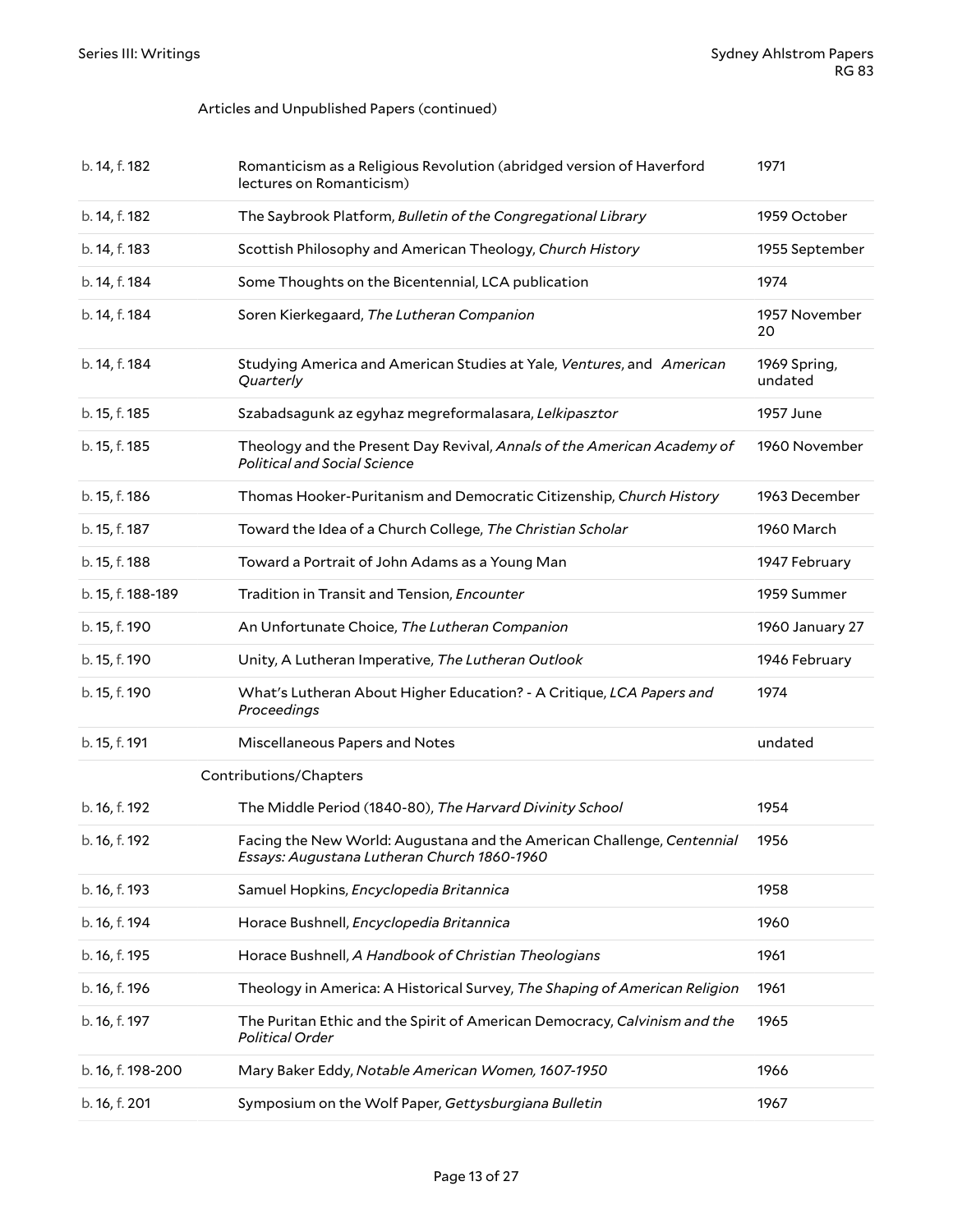#### Contributions/Chapters (continued)

<span id="page-13-3"></span><span id="page-13-2"></span><span id="page-13-1"></span><span id="page-13-0"></span>

| b. 16, f. 202-203 | Religion, Revolution and the Rise of Modern Nationalism, Mead Festschift                                                                                                                                                               | 1974                  |
|-------------------|----------------------------------------------------------------------------------------------------------------------------------------------------------------------------------------------------------------------------------------|-----------------------|
| b. 17, f. 204     | From Puritansim to Evangelicalism: A Critical Perspective, The Evangelicals                                                                                                                                                            | 1975                  |
| b. 17, f. 204     | The Religious Dimensions of American Aspirations, An Almost Chosen<br>People                                                                                                                                                           | 1976                  |
| b. 17, f. 205     | Theodore Parker, Religious Thought in the 19th Century                                                                                                                                                                                 | 1979                  |
| b. 17, f. 206     | Ministry from the Placid Decade to the Present, The Ministry in Historical<br>Perspectives                                                                                                                                             | 1981                  |
|                   | Forewords and Introductions                                                                                                                                                                                                            |                       |
| b. 17, f. 207-208 | Transcendentalism in New England                                                                                                                                                                                                       | 1959                  |
| b. 17, f. 209     | Piety Vs. Moralism: The Passing of New England Theology                                                                                                                                                                                | 1969                  |
| b. 17, f. 210     | Religion and the Dilemmas of Nationhood, The Cosmic God, The New Era, or 1975<br>The Coming Kingdom, Philosophy and Christianity, Philosophy of Theism,<br>Progressive Religious Thought in America, The Vicarious Sacrifice, untitled |                       |
| b. 17, f. 211     | The Impact of American Religious Liberalism, The Rise of Modern Religious<br>Ideas in America, Paper by David O'Brien                                                                                                                  | undated               |
|                   | Letters to the Editor                                                                                                                                                                                                                  |                       |
| b. 17, f. 212     | The Lutheran Companion                                                                                                                                                                                                                 | 1958 September<br>10  |
|                   |                                                                                                                                                                                                                                        |                       |
| b. 17, f. 212     | <b>Signs and Times</b>                                                                                                                                                                                                                 | 1962 December<br>13   |
|                   | <b>Book Reviews</b>                                                                                                                                                                                                                    |                       |
| b. 17, f. 213-215 | Reviews                                                                                                                                                                                                                                | 1950-1961             |
| b. 18, f. 216-221 | Reviews                                                                                                                                                                                                                                | 1962-1981,<br>undated |
|                   | <b>Booklength Works</b>                                                                                                                                                                                                                |                       |
| b. 19, f. 222-223 | American Protestantism (published?)                                                                                                                                                                                                    | 1961                  |
| b. 19, f. 224-235 | The Christian Unitarian Mind, drafts, notes                                                                                                                                                                                            | undated               |
| b. 20, f. 236-242 | The Christian Unitarian Mind, notes, correspondence with publishers                                                                                                                                                                    | 1953-1960,<br>undated |
| b. 20, f. 243     | Contemporary Theology (proposed)                                                                                                                                                                                                       | 1955?                 |
| b. 20, f. 244-245 | Crown Pictorial History                                                                                                                                                                                                                | 1975                  |
| b. 20, f. 246-249 | Francis Ellingwood Abbott: His Education and Active Career, drafts                                                                                                                                                                     | 1951                  |
| b. 21, f. 250-261 | Francis Ellingwood Abbott: His Education and Active Career, drafts, notes                                                                                                                                                              | 1951                  |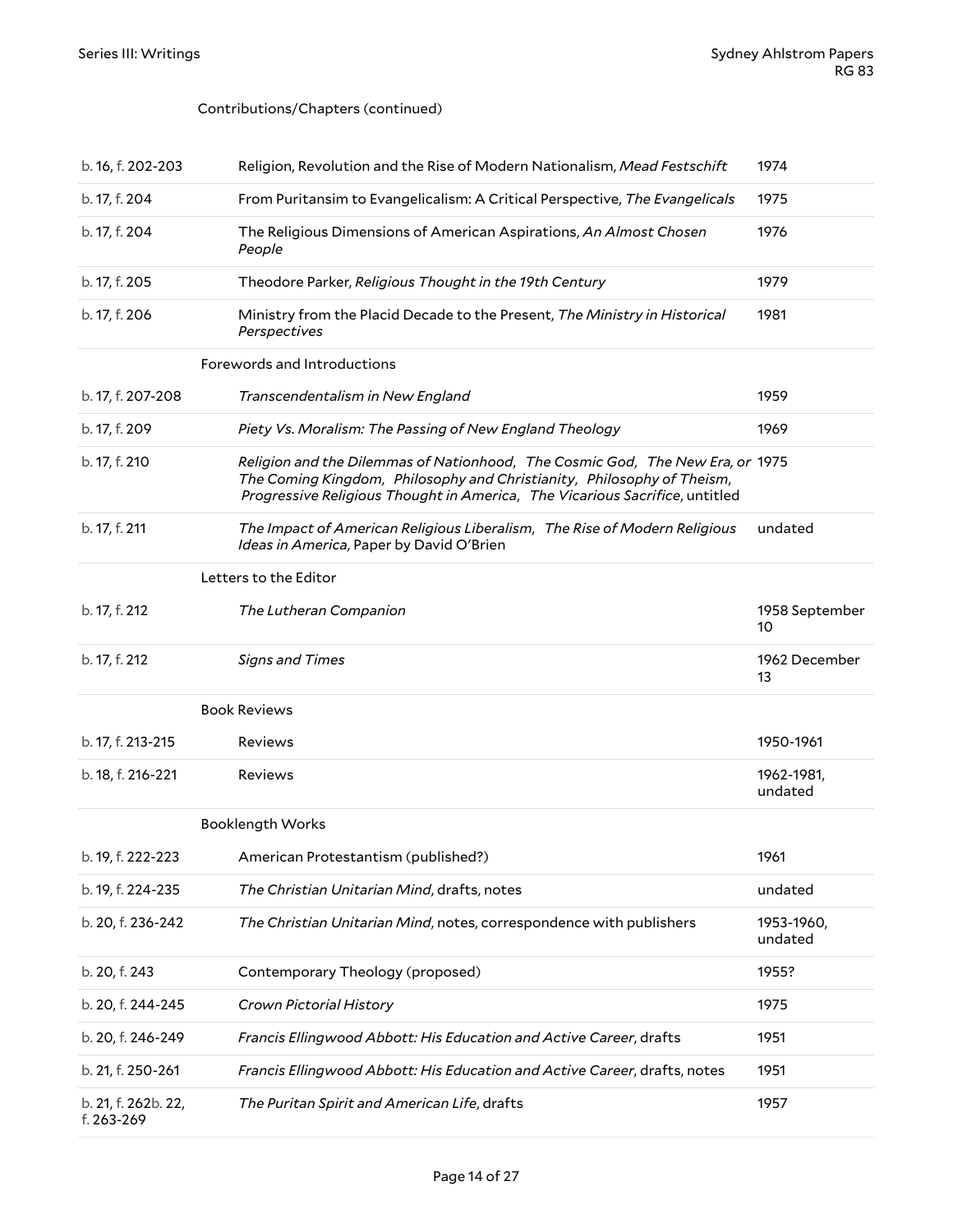#### Booklength Works (continued)

#### *A Religious History of the American People*

| b. 22, f. 270     | Volumes 1 and 2                                                                                                              | 1975 Edition          |
|-------------------|------------------------------------------------------------------------------------------------------------------------------|-----------------------|
| b. 22, f. 271     | Draft of chapters 1-10                                                                                                       | undated               |
| b. 23, f. 272-280 | Draft of chapters 11-51                                                                                                      | undated               |
| b. 24, f. 281-289 | Draft of chapters 52-63, footnotes, drawings, outline                                                                        | 1972                  |
| b. 24, f. 290-291 | Correspondence with publisher                                                                                                | 1970-1972             |
| b. 25, f. 292-294 | Correspondence with publisher                                                                                                | 1973-1978,<br>undated |
| b. 25, f. 295-303 | <b>Book reviews</b>                                                                                                          | 1972-1981             |
| b. 26, f. 304-305 | <b>Book reviews</b>                                                                                                          | undated               |
| b. 26, f. 306-315 | Related material including the 1973 National Book Award                                                                      | 1972-1982,<br>undated |
| b. 26, f. 316-318 | Theology in America: The Major Protestant Voices from Puritanism to Neo-<br>Orthodoxy, notes, correspondence with publishers | 1963-1968             |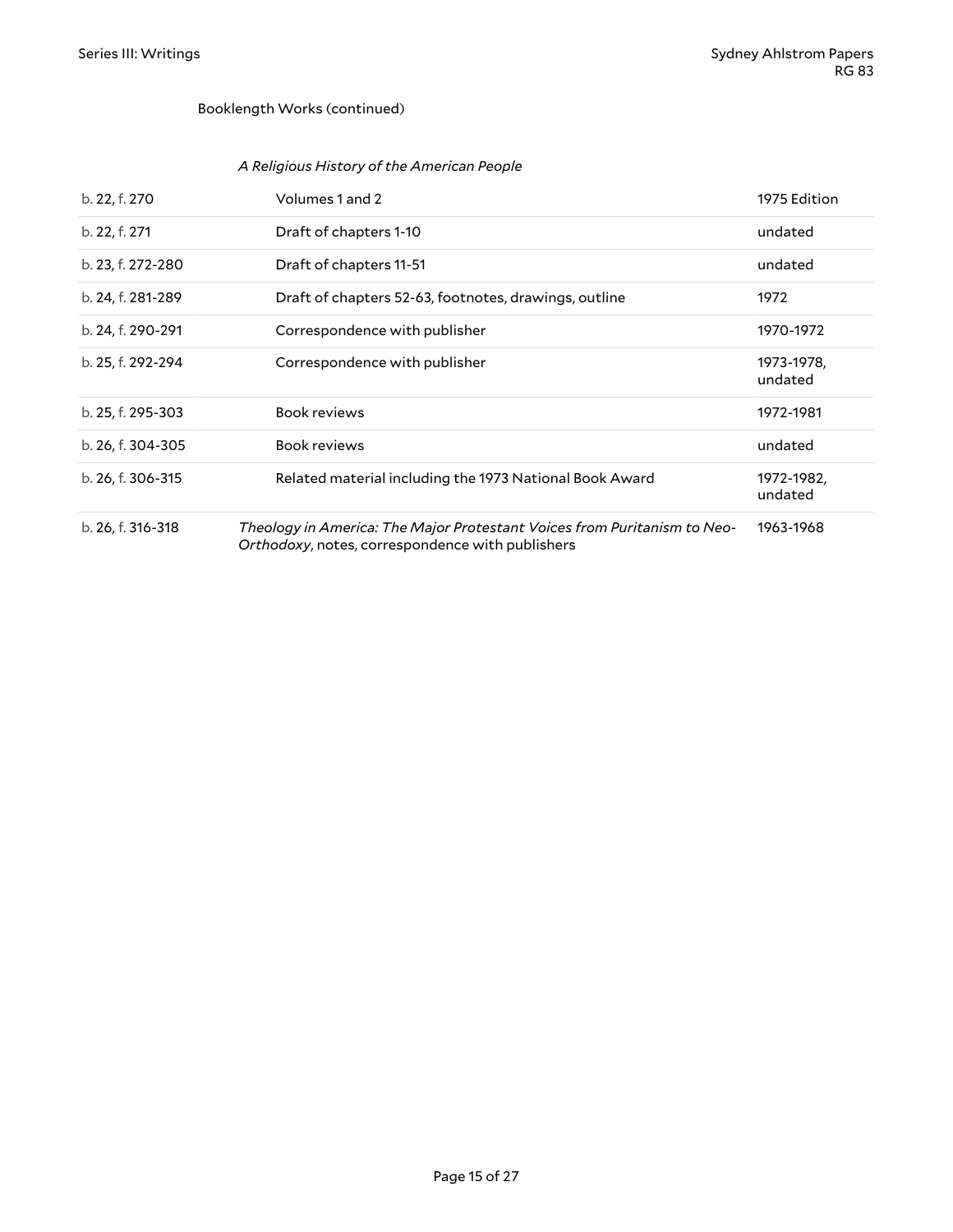# <span id="page-15-0"></span>**Series IV: Course Related Material, 1946–1984**

The material in this series is arranged alphabetically by title of course with the contents (i.e. syllabi, exams, lecture notes, course evaluations) noted.

| b. 27, f. 319     | American Church History from Edwards to the Antebellum                                                            | 1983-1984                   |
|-------------------|-------------------------------------------------------------------------------------------------------------------|-----------------------------|
|                   | American Church History Survey Course                                                                             |                             |
| b. 27, f. 320-327 | Syllabi and exams                                                                                                 | 1955-1976,<br>undated       |
| b. 27, f. 328-332 | Lecture notes                                                                                                     | 1957-1971                   |
| b. 28, f. 333-346 | Lecture notes                                                                                                     | 1972-1983,<br>undated       |
| b. 29, f. 347-354 | Lecture notes                                                                                                     | undated                     |
| b. 29, f. 355-356 | Course evaluations                                                                                                | 1971-1978                   |
| b. 29, f. 357     | American Intellectual History (syllabi)                                                                           | 1962-1979,<br>undated       |
| b. 29, f. 358     | American Religious Conservatism (syllabi)                                                                         | undated                     |
| b. 29, f. 358     | American Religious History: Problems and Controversies (syllabi)                                                  | undated                     |
| b. 29, f. 359     | American Religious Liberalism (syllabi and exams)                                                                 | undated                     |
| b. 29, f. 360     | American Religious Thought: The Major Thinkers from Jonathan Edwards to H.<br>Richard Niebuhr (syllabi and exams) | 1974, undated               |
| b. 30, f. 360a    | The Church and the Ministry (notes taken by student Kenneth E. Rowe)                                              | 1959-1960                   |
| b. 30, f. 361     | Church Polity (syllabi and exams)                                                                                 | 1957-1970                   |
| b. 30, f. 362     | History of American Religion and Its Socio-Political Impact (syllabi)                                             | undated                     |
| b. 30, f. 363-367 | History of Rome (lecture notes)                                                                                   | 1947                        |
| b. 30, f. 368-369 | Humanities (lecture notes)                                                                                        | 1953-1954                   |
| b. 30, f. 370-373 | Ideology and Dissent in the American Tradition (syllabi, exams, and lecture notes)                                | 1976                        |
| b. 30, f. 374     | Jonathan Edwards Seminar (reading lists)                                                                          | undated                     |
| b. 30, f. 375     | Nathaniel William Taylor Seminar (syllabi and lecture notes)                                                      | undated                     |
| b. 31, f. 376     | New England from Dwight to Emerson (syllabi and exams)                                                            | 1961, 1963,<br>undated      |
| b. 31, f. 377-378 | Rauschenbusch Lectures on Puritanism (lecture notes)                                                              | undated                     |
| b. 31, f. 379-380 | Renaissance and Reformation (lecture notes)                                                                       | 1952, undated               |
| b. 31, f. 381-384 | Romanticism (syllabi, exams, and lecture notes)                                                                   | 1971, 1976-1977,<br>undated |
| b. 31, f. 385     | <b>Social Gospel Reading Course</b>                                                                               | 1971                        |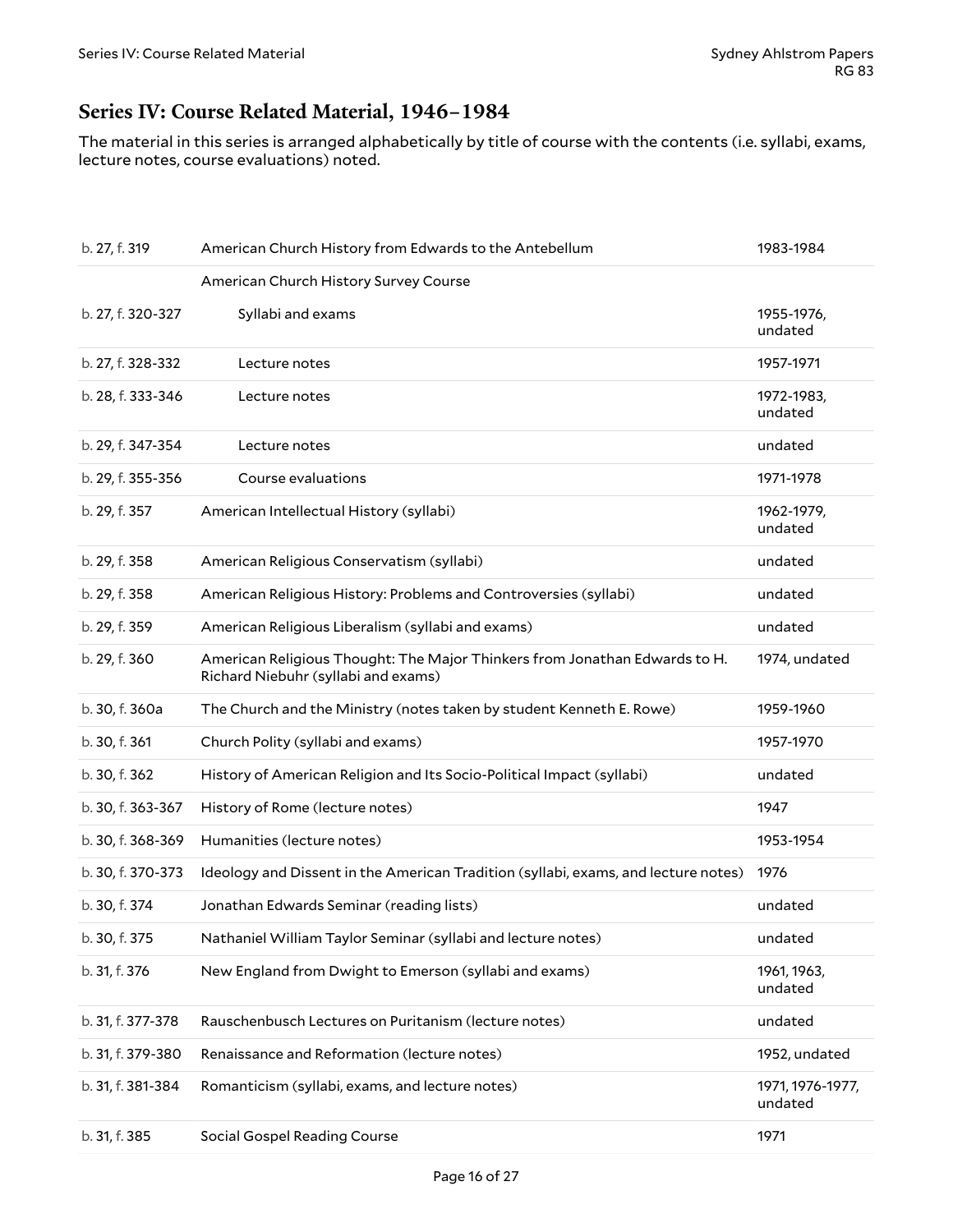| b. 31, f. 385     | YMCA Course in Religion     | undated                     |
|-------------------|-----------------------------|-----------------------------|
| b. 31, f. 386     | Miscellaneous Exams         | undated                     |
| b. 31, f. 387-389 | Miscellaneous Lecture Notes | 1946-1947, 1968,<br>undated |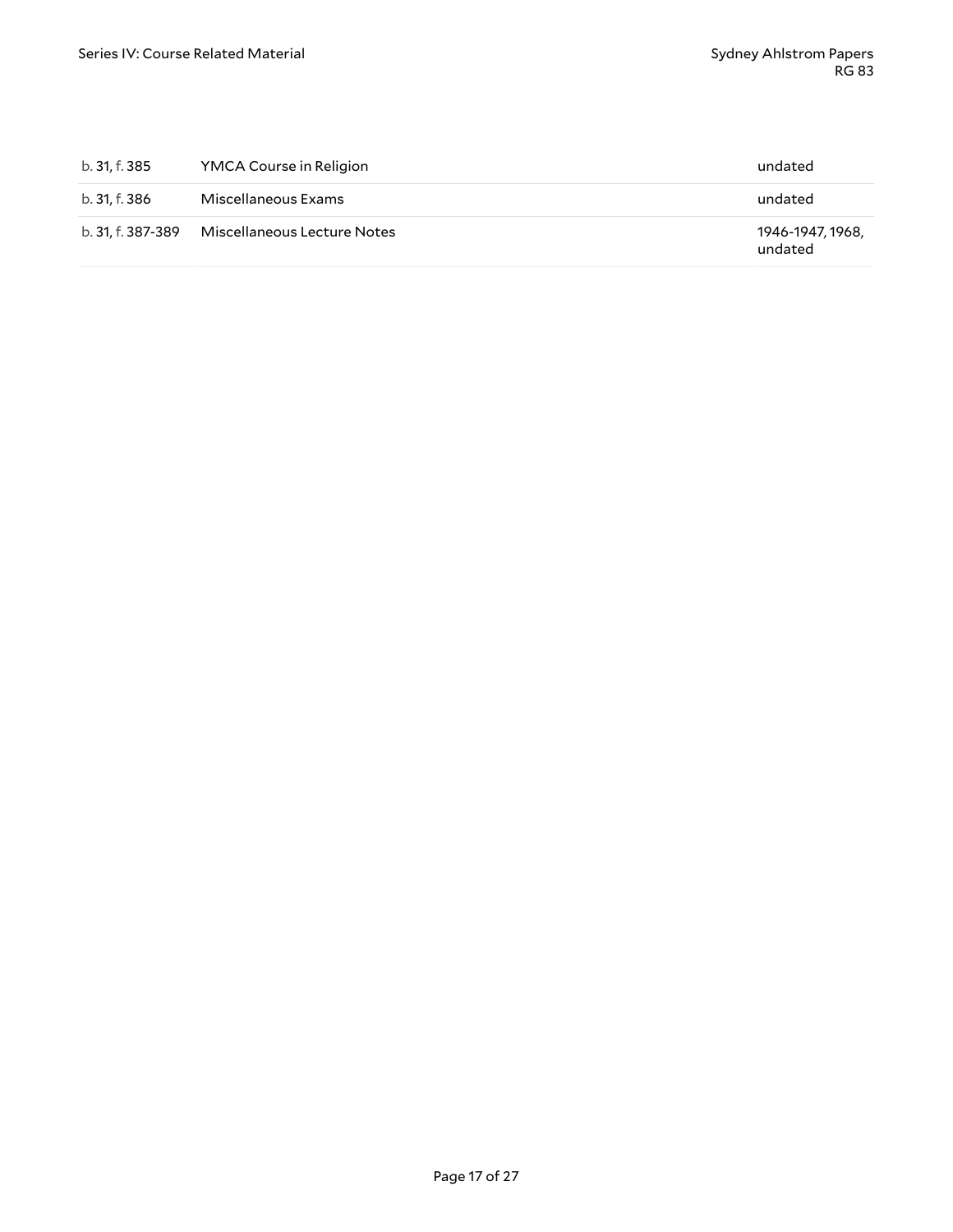# <span id="page-17-0"></span>**Series V: Collected Material, 1948–1981**

The material in this series is arranged alphabetically by topic. In most cases the material is in chronological order within each topic. Some of the topical headings come directly from Ahlstrom's subject file. The two folders of newspaper clippings are a sampling of material clipped by Ahlstrom and cover a variety of subjects. Two subdivided categories of material follow the general alphabetical listing of topics. A section of collected essays and articles on History/Religion/Education is arranged alphabetically by author. The final section "Antislavery/Racial Issues" is arranged chronologically.

<span id="page-17-2"></span><span id="page-17-1"></span>

| General           |                                                                                                                                                                      |                                               |
|-------------------|----------------------------------------------------------------------------------------------------------------------------------------------------------------------|-----------------------------------------------|
| b. 32, f. 390-391 | Bicentennial                                                                                                                                                         | 1975-1976                                     |
| b. 32, f. 392-394 | <b>Cults and New Religions</b>                                                                                                                                       | 1970-1979,<br>undated                         |
| b. 32, f. 395     | Ethnicity                                                                                                                                                            | 1967, 1972-1975,<br>undated                   |
| b. 32, f. 396     | Mary Baker Eddy                                                                                                                                                      | undated                                       |
| b. 32, f. 397-399 | JFK Campaign/Election (articles and correspondence)                                                                                                                  | 1957, 1960-1961,<br>1968                      |
| b. 32, f. 400-402 | Lutheran                                                                                                                                                             | 1955-1977,<br>undated                         |
| b. 33, f. 403     | Lutheran                                                                                                                                                             | undated                                       |
| b. 33, f. 404     | Music                                                                                                                                                                | 1960, undated                                 |
| b. 33, f. 405-406 | Newspaper Clippings                                                                                                                                                  | 1948-1980,<br>undated                         |
| b. 33, f. 407     | Periodicals: The American Benedictine Review, The American Historical<br>Review, Christianity Today                                                                  | 1960 March,<br>1976 April, 1976<br>October 22 |
| b. 33, f. 408     | Periodicals: Daedalus, New Haven Advocate, Studies in Romanticism                                                                                                    | 1967 Winter,<br>1975 November,<br>1971 Summer |
| b. 33, f. 409     | Roman Catholicism                                                                                                                                                    | 1960-1964                                     |
| b. 33, f. 410-414 | Student Strike and Protests at Yale                                                                                                                                  | 1960, 1965-1970                               |
| b. 34, f. 415-420 | Student Strike and Protests at Yale                                                                                                                                  | 1970, undated                                 |
|                   | History/Religion/Education                                                                                                                                           |                                               |
| b. 34, f. 421     | Abelove, Henry; Abzug, Robert H.; Adams, Michael; Aiken, Henry D.; Alden,<br>Jerome                                                                                  |                                               |
| b. 34, f. 422     | Allshouse, Merle F.; Anthony, Dick; Armstrong, James                                                                                                                 |                                               |
| b. 34, f. 423     | Baker, George; Barnes, Jack; Barr, Stringfellow; Barr, William Richard;<br>Bernstien, Richard J.; Barrett, Lee; Biersdorf, John E.; Blank, Sarah; Blau, Joseph<br>L. |                                               |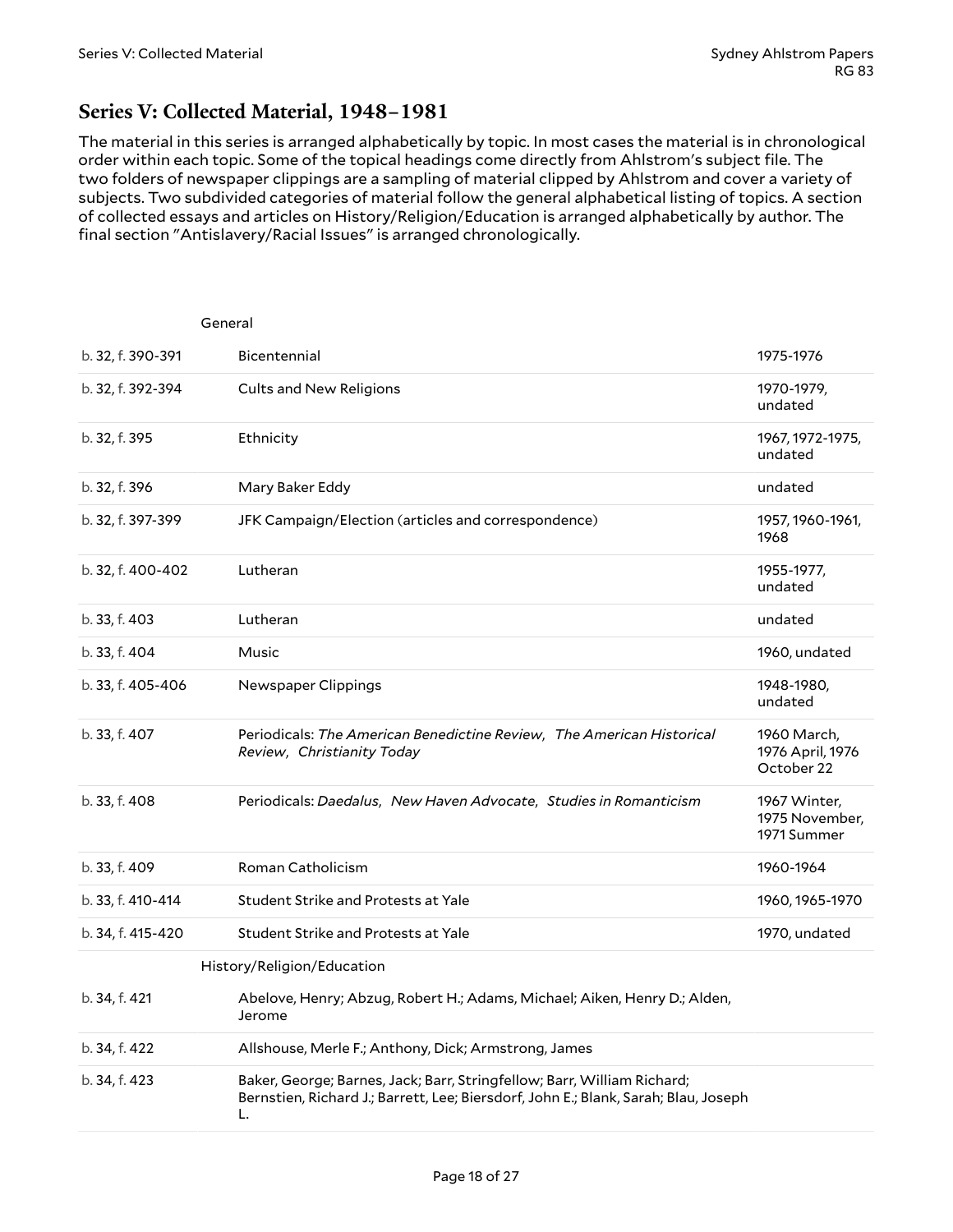#### History/Religion/Education (continued)

| b. 34, f. 424 | Bloch, Ruth H.; Bloom, Harold; Bonhoeffer, Dietrich; Bowden, Henry Warner                                                                                      |
|---------------|----------------------------------------------------------------------------------------------------------------------------------------------------------------|
| b. 34, f. 425 | Branson, Roy; Brauer, Jerald C.; Bremer, Francis J.; Brown, J. Douglas;<br>Brumbaugh, Robert S.; Brumm, Ursula; Bryce-Laporte, R. S.; Burtenshaw,<br>Claude J. |
| b. 34, f. 426 | Calhoun, Robert; Care, Norman S.; Carpenter, Joel A.; Carpenter, M. F.; Carroll,<br>John; Carter, Paul A.                                                      |
| b. 34, f. 427 | Chamberlin, Mark A.; Clark, Ramsey; Clebsch, William A.; Cogley, John;<br>Cohen, Mark; Commager, Henry Steele                                                  |
| b. 35, f. 428 | Conant, James Bryant; Constantin, Charles C.; Coughlan, Neil; Cracraft, Jane;<br>Cronon E. David                                                               |
| b. 35, f. 429 | Dastin, Barry L.; Davis, David Brion; Delattre, Roland A.                                                                                                      |
| b. 35, f. 430 | Delattre, Roland A.; DePillis Mario S.; Diamon M. L.; Dirks, J. Edward; Dixon,<br>John W.                                                                      |
| b. 35, f. 431 | Eismann, Bernard N.                                                                                                                                            |
| b. 35, f. 432 | Elshtain, Jean Bethke; Elson, Edward L. R.; Elvee, Richard; Emerson, Ralph<br>Waldo                                                                            |
| b. 35, f. 433 | Fendelman, Earl; Ferre, Frederick; Filson, Floyd V.; Ford, Franklin L.; Ford,<br>Gerald R.                                                                     |
| b. 35, f. 434 | Foreman, Terry H.; Fousek, Marianka; Frantz, John B.; Frei, Hans W.; Frey,<br>Betsy; Fulbright, J. William                                                     |
| b. 35, f. 435 | Gallie, W. B.; Gardell, Peter                                                                                                                                  |
| b. 35, f. 436 | Gaustad, Edwin S.; Gay, Ruth Peter; Geertz, Clifford; Godbey, John C.                                                                                          |
| b. 35, f. 437 | Goen, Clarence C.; Gottlieb, Gerald H.; Gould, Samuel B.; Graebner, Norman<br>A.; Grier, Edward F.                                                             |
| b. 36, f. 438 | Gustafson, James M.                                                                                                                                            |
| b. 36, f. 439 | Hamre, James; Harrison, John F. C.; Harrison, Paul; Hartt, J. N.; Hatch, Nathan<br>O.; Hawes, Richard M.                                                       |
| b. 36, f. 440 | Healey, Robert M.; Heilbroner, Robert L.; Henry, Kenneth; Henry, Patrick;<br>Higgins, George G.                                                                |
| b. 36, f. 441 | Hitchcock, Ethan Allen                                                                                                                                         |
| b. 36, f. 442 | Hitchcock, Ethan Allen                                                                                                                                         |
| b. 36, f. 443 | Hodgkinson, Harold L.; Hoffman, Stanley; Holbrook, Clyde A.                                                                                                    |
| b. 36, f. 444 | Holifield, E. Brooks; Holmes, David; Holmes, Arthur; Hunt, Erling M.; Hutchins,<br>Robert M.; Hutchison, William R.                                            |
| b. 36, f. 445 | Iggers, Georg G.; Ireland; Robert E.; Irving, William S.; Irwin, Joyce L.                                                                                      |
| b. 36, f. 446 | Jennings, Francis; Jenson, Richard                                                                                                                             |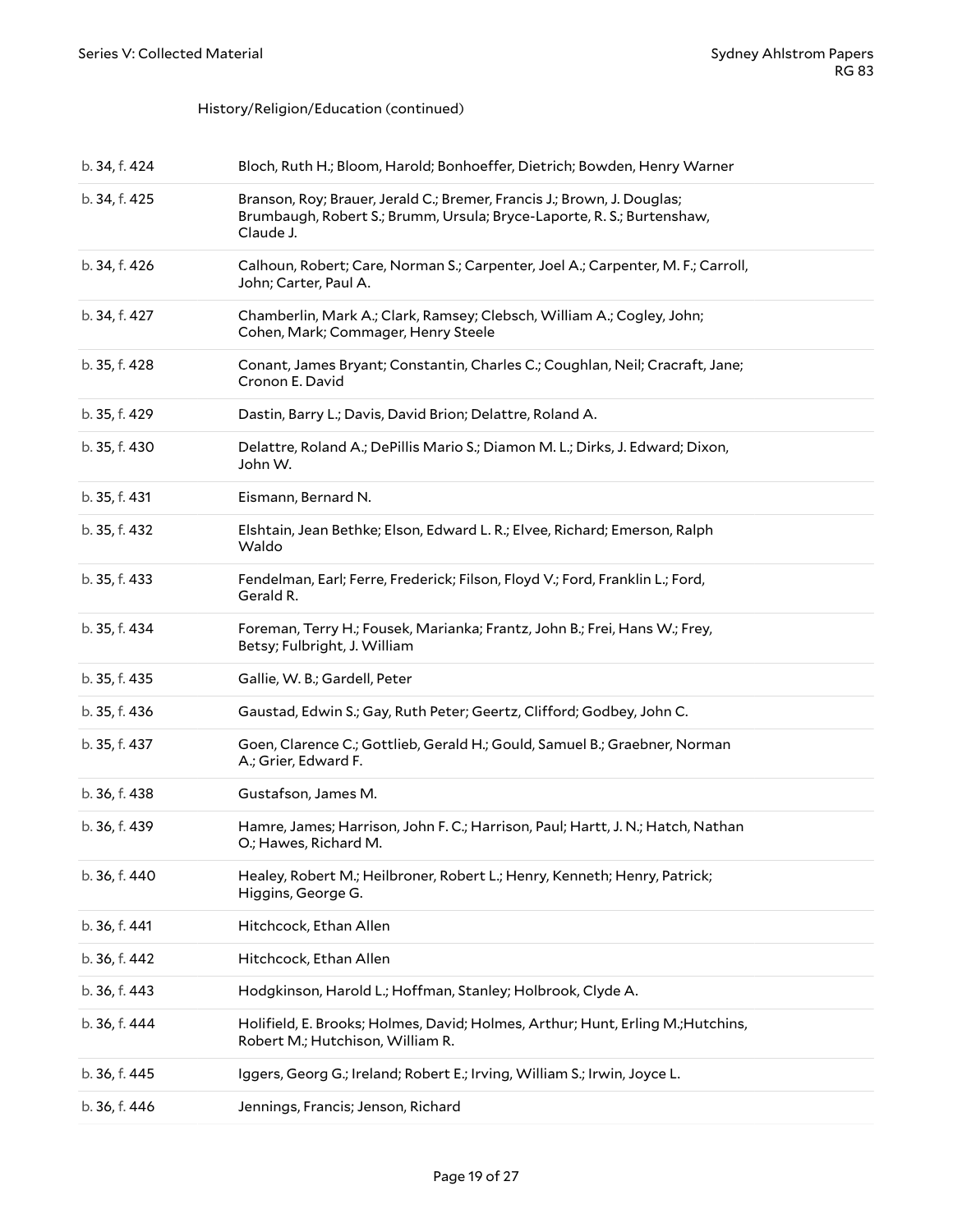#### History/Religion/Education (continued)

| b. 36, f. 447     | Kamogawa, Takahiro; Keniston, Kenneth; Katigawa, Joseph M.; Koester,<br>Helmut; Kuklick, Bruce                                                                                        |
|-------------------|---------------------------------------------------------------------------------------------------------------------------------------------------------------------------------------|
| b. 36, f. 448     | Landauer, Carl; Land, Paul H. D.; Lawrence, David Ernst; Lea, S.; Lewis, W.<br>Arthur; Lincoln, Abraham; Lindbeck, George                                                             |
| b. 37, f. 449     | Linder, Robert D.; Luedtke, Luther S.; Lynn, Robert Wood                                                                                                                              |
| b. 37, f. 450     | MacCormac, Earl R.; Marty, Martin E.                                                                                                                                                  |
| b. 37, f. 451     | May, Henry F.; McCormack, Clyde; McCutcheon, W. J.; McLoughlin, William<br>G.                                                                                                         |
| b. 37, f. 452     | Mead, Edwin, D.; Mead, Sidney E.; Meier, Richard; Merrill, Charles; Miller, Perry<br>G. E.                                                                                            |
| b. 37, f. 453     | Miller, William Robert; Mills, Frederick V.; Moore, LeRoy; Moorehead, James<br>H.; Morgan, Edmund S.; Morison, Samuel Eliot; Mulder, John M.; Muller,<br>Dorothea R.; Musto, David F. |
| b. 37, f. 454     | Napier, Davie; Nassikas, John; Neuhaus, Richard John; Neusner, Jacob;<br>Niebuhr, H. Richard; Noll, Mark; Norton, Andrews; Nuechterlein, James A.                                     |
| b. 37, f. 455     | Olson, Richard E.; Osterle, Heinz D.; Outka, Gene; Oxtoby, Willard Gurdon                                                                                                             |
| b. 37, f. 456     | Panoch, James V.; Pearson, Norman Holmes; Pierson, George Wilson; Pattillo,<br>Manning M.                                                                                             |
| b. 37, f. 457     | Ribuffo, Leo P.; Rodgers, John; Roeber, Anthony Gregg; Rose, Annie                                                                                                                    |
| b. 37, f. 458     | Sageser, David B.; Sandeen, Ernest R.; Sarna, Jonathan D.; Schafer, Thomas A.;<br>Schell, Jonathan; Scott, Ray                                                                        |
| b. 37, f. 459     | Seaborg, Glenn T.; Shaull, Richard; Shaw, Steven; Sherrell, Richard E.; Sheen,<br>Fulton J.                                                                                           |
| b. 37, f. 460     | Siegman, Henry; Smith, Timothy L.; Smith, Wilson                                                                                                                                      |
| b. 38, f. 461     | Smylie, James H.; Solberg, Winton U.; Spaeth, Harold J.                                                                                                                               |
| b. 38, f. 462     | Stein, Stephen J.; Stendahl, Krister; Stone, Lawrence; Sullivan, Thomas V.;<br>Swierenga, Robert P.                                                                                   |
| b. 38, f. 463     | Teahan John F.; Tillich, Paul; Tiryakian, Edward A.; Tulga, Chester E.                                                                                                                |
| b. 38, f. 464     | Vahanian, Gabriel; Gilkey, Langdon; Vikner, Filip; von Moschzisker, Michael                                                                                                           |
| b. 38, f. 465     | Waterman, Leroy; Weber, Donald; Wiley, David N.; Williams, Peter W.                                                                                                                   |
| b. 38, f. 466     | Wilson, John F.; Wise, Isaac M.; Wright, Conrad                                                                                                                                       |
| b. 38, f. 467     | Zaretsky, Irving I.                                                                                                                                                                   |
| b. 38, f. 468-469 | Anonymous                                                                                                                                                                             |
|                   |                                                                                                                                                                                       |

<span id="page-19-0"></span>Antislavery/Racial Issues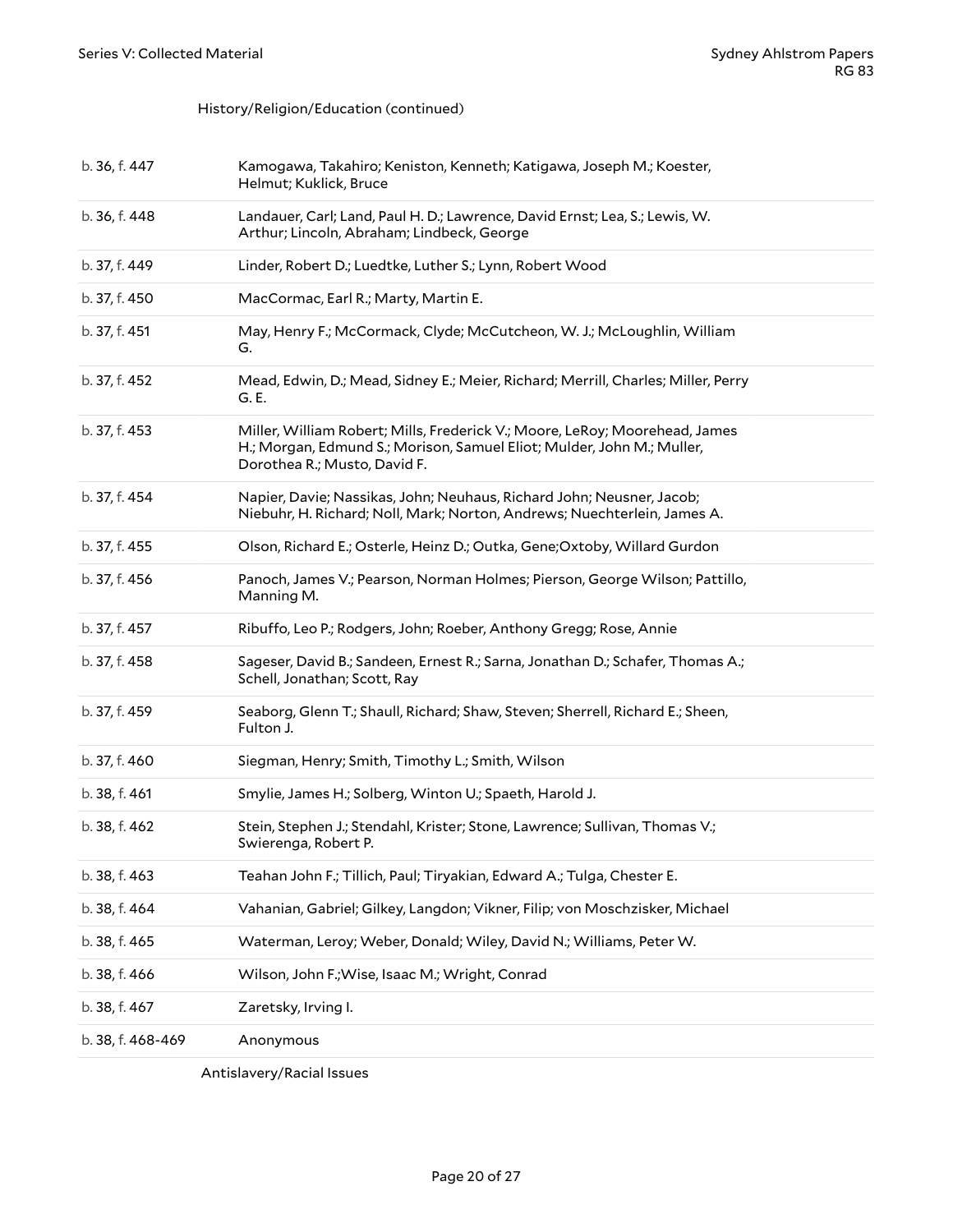Antislavery/Racial Issues (continued)

| b. 38, f. 470 | Including: "Christian Interpretations of the Civil War," by W. Clebsch;<br>"Bishop Turner's African Dream," by E. Redkey; Text of Summary of Report by<br>National Advisory Commission on Civil Disorders                                                              | 1961-1967              |
|---------------|------------------------------------------------------------------------------------------------------------------------------------------------------------------------------------------------------------------------------------------------------------------------|------------------------|
| b. 38, f. 471 | Including: "The Methodist Schism of 1844 and the Popularization<br>of Antislavery Sentiment," D. Mathews; "White Racism and Black<br>'Emancipation'," C. Vann Woodward; "Race, Values and American Unity," J. K.<br>Morland                                            | 1968-1969<br>March     |
| b. 38, f. 472 | Including: "The Emergence of Black Political Leadership During<br>Reconstruction, 1865-1890," T. Holt; "Radicalism for Humanity, A Study of<br>Lutheran Abolitionism," D. Strange; "The Road to the Top is Through Higher<br>Education-Not Black Studies," W. A. Lewis | 1969 May-1970          |
| b. 38, f. 473 | Including: "Uncle Remus and the Malevolent Rabbit," B. Wolfe;<br>"Evangelicalism and 'Immediate Emancipation' in American Antislavery<br>Thought," A. Loveland                                                                                                         | 1978, 1981,<br>undated |
| b. 38, f. 474 | Including: "The Southern Ethic in a Puritan World," C. Vann Woodward;<br>"Attitudes Toward the White Minority on a Black Southern Campus:<br>1966-1968," I. Melish; "Zeroing in on a Fugitive Figure: The First Negro in<br>America," J. Mirsky                        | undated                |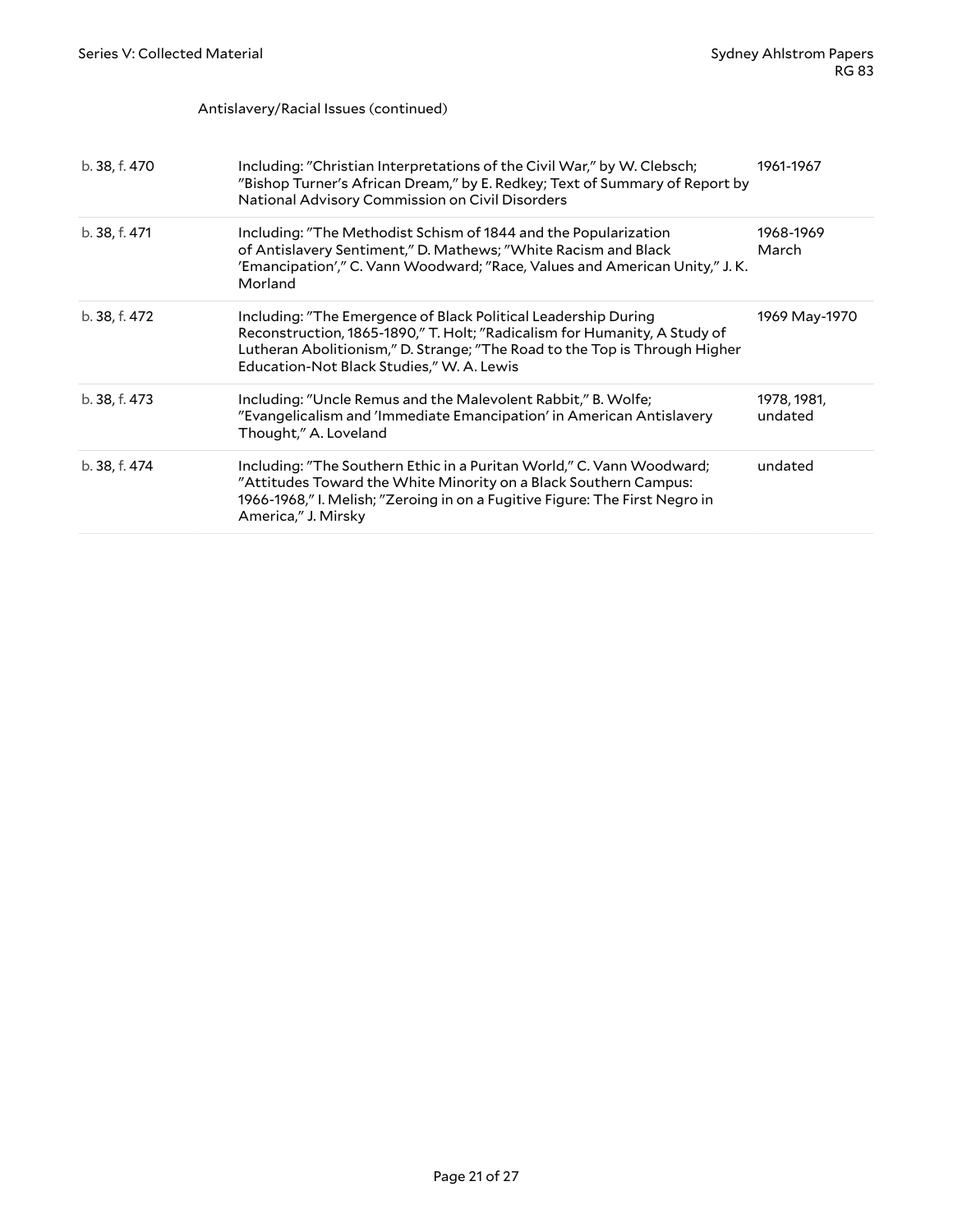# <span id="page-21-0"></span>**Series VI: Biographical Documentation, 1931–1985**

The material in this series is arranged in chronological order with notable events listed on the folders. Photographs are integrated chronologically and noted on the folder.

| b. 39, f. 475 | Including: Gustavus material                                                                                                                           | 1931, 1941, 1943            |
|---------------|--------------------------------------------------------------------------------------------------------------------------------------------------------|-----------------------------|
| b. 39, f. 476 | At Harvard                                                                                                                                             | 1946, 1948                  |
| b. 39, f. 477 | Including: Fulbright in Strasbourg; YDS Talks; Sermons                                                                                                 | 1950-1954                   |
| b. 39, f. 478 | YDS Arts Festival (panel moderator); New England Association for American<br>Studies Meeting: The State of Religion in New England Villages, 1790-1830 | 1955 February-<br>June      |
| b. 39, f. 479 | YDS Arts Festival (panel moderator); New England Association for American<br>Studies Meeting: The State of Religion in New England Villages, 1790-1830 | 1955 August-<br>November    |
| b. 39, f. 480 | Including: Lutheran Faculty Conference; Photographs                                                                                                    | 1955 November               |
| b. 39, f. 481 | Franco-American Conference                                                                                                                             | 1956 March                  |
| b. 39, f. 482 | Including: Franco-American Conference; YDS Talk                                                                                                        | 1956 April-May              |
| b. 39, f. 483 | Including: Summer Course in American Studies, Stetson University, FL                                                                                   | 1956 June-<br>August        |
| b. 39, f. 484 | Including: March of Faith Lecture Series                                                                                                               | 1956 September-<br>November |
| b. 40, f. 485 | Including: A Tercentenary Retrospect on the Lutheran Church in American Culture 1957 February,                                                         | June                        |
| b. 40, f. 486 | Including: Sermons                                                                                                                                     | 1957 July                   |
| b. 40, f. 487 | Including: American Society of Church History Program                                                                                                  | 1957 September-<br>December |
| b. 40, f. 488 | Including: Conference on Christian Higher Education                                                                                                    | 1958 March-<br>April        |
| b. 40, f. 489 | Including: New England Lutheran Faculty Conference; YDS Talks                                                                                          | 1958 September-<br>December |
| b. 40, f. 490 | Including: Lutheran College Faculties                                                                                                                  | 1959 January,<br>October    |
| b. 40, f. 491 | Including: Our Protestant Heritage Lectures; The New Pietism Lecture;<br>Sophomore Night at Branford College                                           | 1960 January-<br>September  |
| b. 40, f. 492 | Including: Sermons; 20 Lutheran Scholars Back JFK                                                                                                      | 1960 October-<br>November   |
| b. 40, f. 493 | Including: Commencement Address: Parochial Theology in a Contemporary Mood, 1961 May, July<br>Augustana Theological Seminary                           |                             |
| b. 41, f. 494 | Including: Religion in America Lecture, Amherst College; Sermons                                                                                       | 1962 January-<br>April      |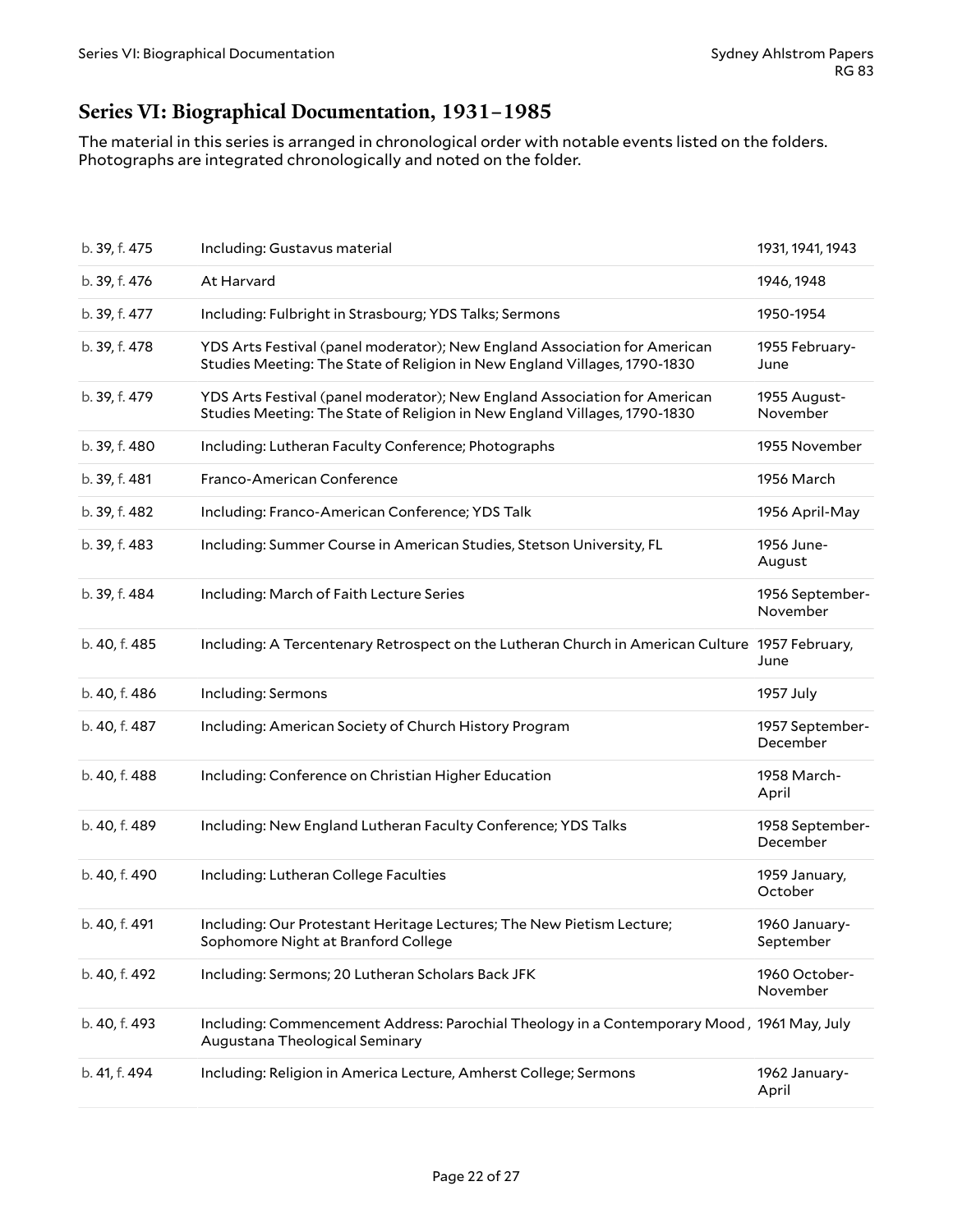| b. 41, f. 495     | Including: Bethesda Library Project                                                                                    | 1961 August,<br>December    |
|-------------------|------------------------------------------------------------------------------------------------------------------------|-----------------------------|
| b. 41, f. 496-497 | Thomas Hooker Lecture: Thomas Hooker, Puritanism and Democratic Citizenship                                            | 1962 May                    |
| b. 41, f. 498-499 | Including: Brewer Lectures, Beloit College, WI                                                                         | 1962 October                |
| b. 41, f. 500     | Including: Minister's Seminar: The Theology of H. Richard Niebuhr;<br><b>Commencement Address; Sermons</b>             | 1963 March-<br>June         |
| b. 41, f. 501     | Including: Sermons                                                                                                     | 1963 August,<br>October     |
| b. 41, f. 502-504 | National Study Conference on Church and State                                                                          | 1964 January,<br>February   |
|                   | b. 42, f. 505-507 Sabbatical in France                                                                                 | 1964 April-1965<br>June     |
| b. 42, f. 508     | Including: Sermons                                                                                                     | 1965 September-<br>December |
| b. 42, f. 509     | Including: LCA Synod Convocation Lecture: The Puritan Age in America; Sermons                                          | 1966 January-<br>September  |
| b. 42, f. 510     | Including: LCA Synod Convocation Lecture: The Puritan Age in America; Sermons                                          | 1966 October-<br>December   |
| b. 42, f. 511     | Including: Convocation Lecture, Colgate Rochester Divinity School; Sermons                                             | 1967                        |
| b. 42, f. 512     | Including: Convocation Lecture, Colgate Rochester Divinity School; Sermons                                             | 1968                        |
| b. 42, f. 513     | Organization for American Historians Lecture: The Moral and Theological<br>Revolution of the 1960s                     | 1969 April                  |
| b. 42, f. 514     | Including: American History Association Meeting: Puritan Studies, Problems and<br>Directions; Sermon                   | 1969 September-<br>December |
| b. 42, f. 515     | <b>Fulbright in Germany</b>                                                                                            | 1970                        |
| b. 42, f. 516     | <b>Fulbright in Germany</b>                                                                                            | 1971                        |
| b. 42, f. 517     | Including: Keynote Address: Tamkang American Studies Conference                                                        | 1972 April-July             |
| b. 43, f. 518     | Kyoto Summer Seminar in American Studies, Japan                                                                        | 1972 July                   |
| b. 43, f. 519     | International Congress of Learned Societies in the Field of Religion, Los Angeles,<br>CA                               | 1972 September              |
| b. 43, f. 520     | Lectures: University of Iowa                                                                                           | 1971 October                |
| b. 43, f. 521     | Including: Crown Pictorial History; Yosemite National Park Lecture                                                     | 1973 January-<br>February   |
| b. 43, f. 522     | Including: ASCH: Institute of Early American History and Culture; Aspen Institute<br>for Humanistic Studies, Aspen, CO | 1973 March-May              |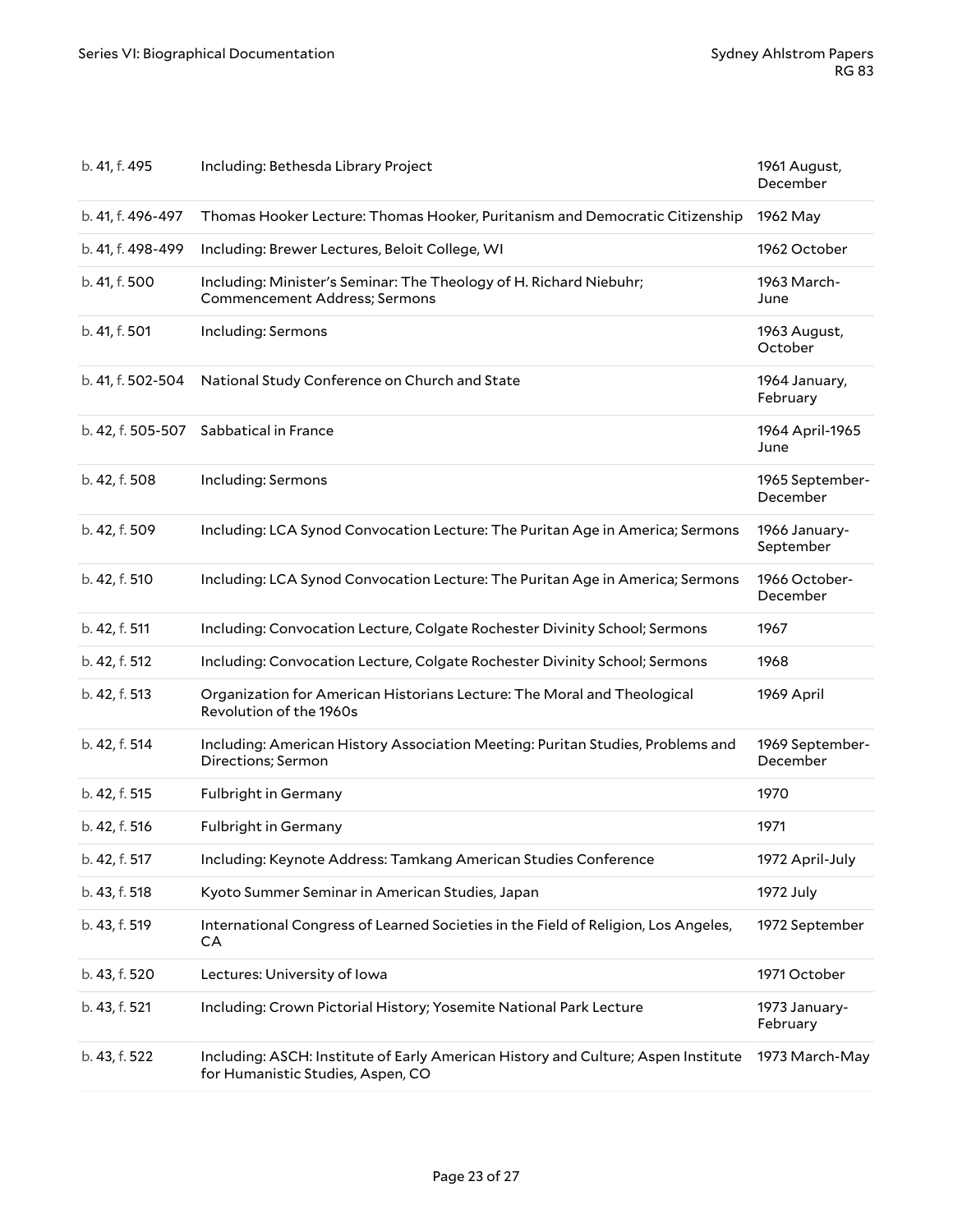| b. 43, f. 523 | Including: Colloquium on Ecumenical Dialogue, Minneapolis, MN; Woodid Wilson<br>International Center for Scholars: Symposium on Growth as a Value in American<br>Culture | 1973 June                  |
|---------------|--------------------------------------------------------------------------------------------------------------------------------------------------------------------------|----------------------------|
| b. 43, f. 524 | American Studies for Teachers, University of South Carolina                                                                                                              | 1973 June-July             |
| b. 43, f. 525 | Seminar on the Bicentennial, Bryn Mawr College                                                                                                                           | 1973 November              |
| b. 43, f. 526 | Religion in America Television Show                                                                                                                                      | 1974 January               |
| b. 43, f. 527 | Including: Address to the Lutheran Education Conference of North America:<br>What's Lutheran About Higher Education? - A Critique                                        | 1974 January               |
| b. 43, f. 528 | Including: Address to the Lutheran Education Conference of North America:<br>What's Lutheran About Higher Education? - A Critique                                        | 1974 April                 |
| b. 44, f. 529 | Including: Address to the Lutheran Education Conference of North America:<br>What's Lutheran About Higher Education? - A Critique                                        | 1974 May                   |
| b. 44, f. 530 | American Jewish Historical Society                                                                                                                                       | 1974 May                   |
| b. 44, f. 531 | Aspen Institute                                                                                                                                                          | 1974 May                   |
| b. 44, f. 532 | Lecture: On Lutheran Higher Education, Concordia College                                                                                                                 | 1974 June                  |
| b. 44, f. 533 | Bicentennial Reflections for the LCA                                                                                                                                     | 1974 July                  |
| b. 44, f. 534 | Bicentennial Reflections for the LCA                                                                                                                                     | 1974 August                |
| b. 44, f. 535 | Lecture: Theology in America, Wheaton College                                                                                                                            | 1974 October               |
| b. 44, f. 536 | Otis-Stone Lecture I, II                                                                                                                                                 | 1974 November              |
| b. 44, f. 537 | Including: Otis-Stone Lectures III, IV; Religion in America Seminar, Washington<br>D.C.; Photographs                                                                     | 1974 November-<br>December |
| b. 44, f. 538 | Including: Otis-Stone Lectures III, IV; Religion in America Seminar, Washington<br>D.C.; Photographs                                                                     | 1975 January-<br>March     |
| b. 44, f. 539 | Including: Association of Yale Alumni Workshop; Lecture Series on the<br><b>Bicentennial, Brandeis University</b>                                                        | 1975 April                 |
| b. 44, f. 540 | Including: New Haven Bicentennial Committee; Lecture, Trinity College                                                                                                    | 1975 April                 |
| b. 45, f. 541 | Including: Commencement Address, Upsala College; Australia                                                                                                               | 1975 June-July             |
| b. 45, f. 542 | Australia and New Zealand Society for Theological Studies                                                                                                                | 1975 August                |
| b. 45, f. 543 | Including: LCA Assembly Presentation; Stowe-Day Foundation                                                                                                               | 1975 October               |
| b. 45, f. 544 | Society for the Scientific Study of Religion Session, Washington D.C.                                                                                                    | 1975 October               |
| b. 45, f. 545 | Including: Interfaith Bicentennial Project; Lecture, Princeton University; sermons                                                                                       | 1975 November-<br>December |
| b. 45, f. 546 | Including: Lecture: Bicentennial Look at Religious America, Emory University;<br>Lecture: Land of the Pilgrim's Pride, Wesley Theological Seminary, Washington<br>D.C.   | 1976 January               |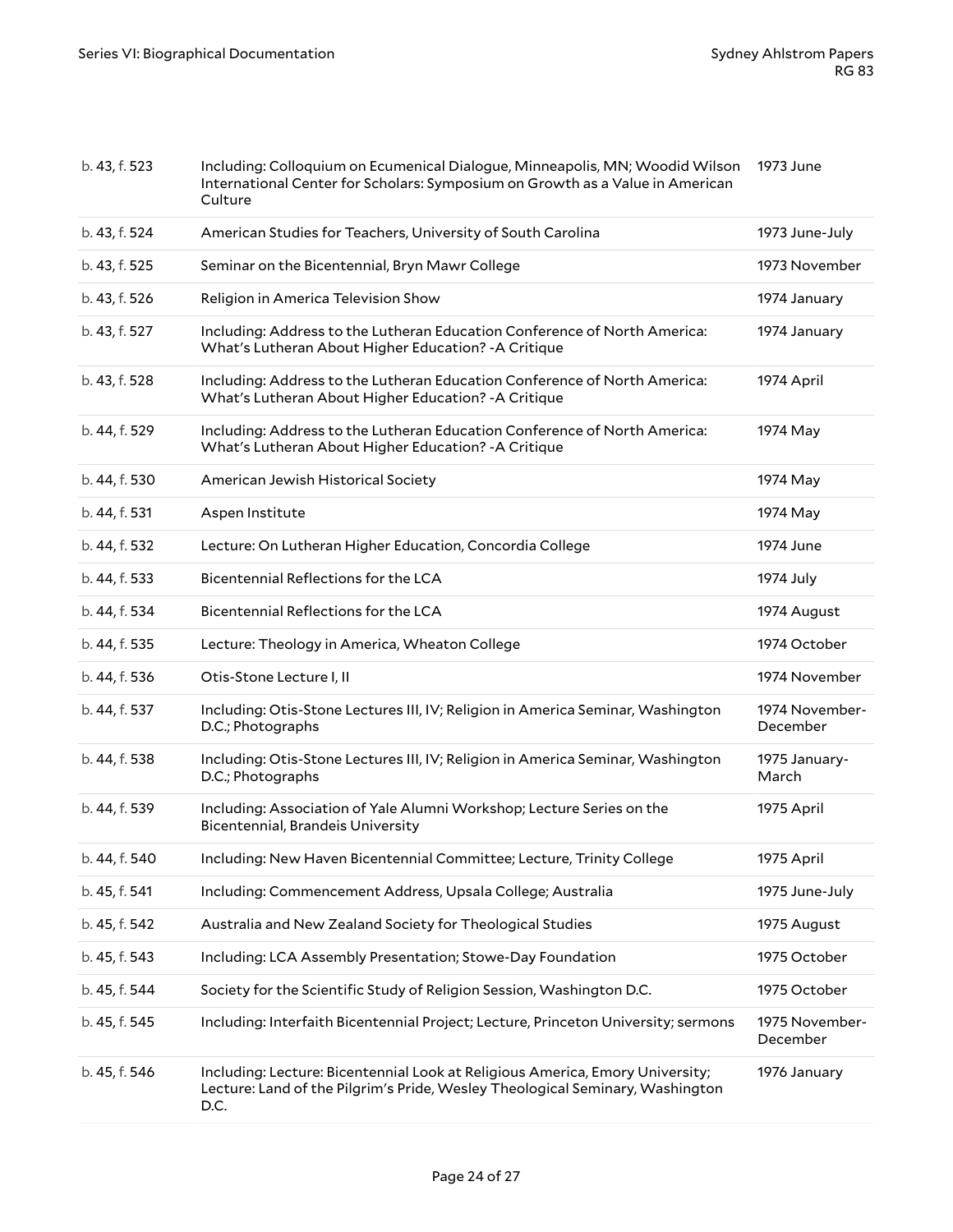| b. 45, f. 547                 | Including: TCU Minister's Week; Bicentennial Festival, Notre Dame                     | 1976 February-<br>March   |
|-------------------------------|---------------------------------------------------------------------------------------|---------------------------|
| b. 45, f. 548-549             | Lecture: The Making of a Redeemer Nation, Pomona College                              | 1976 March                |
| b. 45, f. 550-551             | Lecture: The Making of a Redeemer Nation, Pomona College                              | 1976 April                |
| b. 45, f. 552b. 46,<br>f. 553 | Lecture: Piety, Revolution and Nationhood, United Theological Seminary                | 1976 April                |
| b. 46, f. 554                 | Including: Commencement Address, Susquehanna University                               | 1976 May                  |
| b. 46, f. 555                 | LCA Seminary Week: Dilemmas of Pluralism in America                                   | 1976 May                  |
| b. 46, f. 556                 | <b>LCA Convention, Boston</b>                                                         | 1976 July                 |
| b. 46, f. 557                 | <b>LCA Convention, Boston</b>                                                         | 1976 August-<br>September |
| b. 46, f. 558                 | <b>LCA Convention, Boston</b>                                                         | 1976 October              |
| b. 46, f. 559                 | Including: Rockefeller Award                                                          | 1977 January-<br>February |
| b. 46, f. 560                 | Including: Rockefeller Award                                                          | 1977 March-May            |
| b. 46, f. 561                 | Lecture: American Religious Values and the Future of America, Villanova<br>University | 1977 June                 |
| b. 46, f. 562                 | Lecture: American Religious Values and the Future of America, Villanova<br>University | 1977 June-July            |
| b. 47, f. 563                 | Itasca Seminar: The Value of Urban Life: Cities as if People Mattered                 | 1977 October              |
| b. 47, f. 564                 | Including: Photographs                                                                | 1977 December             |
| b. 47, f. 565                 | Including: Photographs                                                                | 1978 January              |
| b. 47, f. 566                 | Including: Gnosticism at Yale                                                         | 1978 February-<br>March   |
| b. 47, f. 567                 | Including: Gnosticism at Yale                                                         | 1978 May                  |
| b. 47, f. 568                 | Including: Photographs                                                                | 1978 August-<br>October   |
| b. 47, f. 569                 | Including: Currie Lectures, Austin Theological Seminary                               | 1979 January              |
| b. 47, f. 570                 | Including: Currie Lectures, Austin Theological Seminary                               | 1979 February-<br>April   |
| b. 47, f. 571                 | Including: Report to Rockefeller Foundation                                           | 1979 August-<br>September |
| b. 47, f. 572                 | Including: Itasca Seminar: The Nature of Leadership in a Changing Society             | 1979 September            |
| b. 48, f. 573                 | Including: Wheaton College Bible Seminar                                              | 1979 November             |
| b. 48, f. 574                 | Including: Wheaton College Bible Seminar                                              | 1980 February             |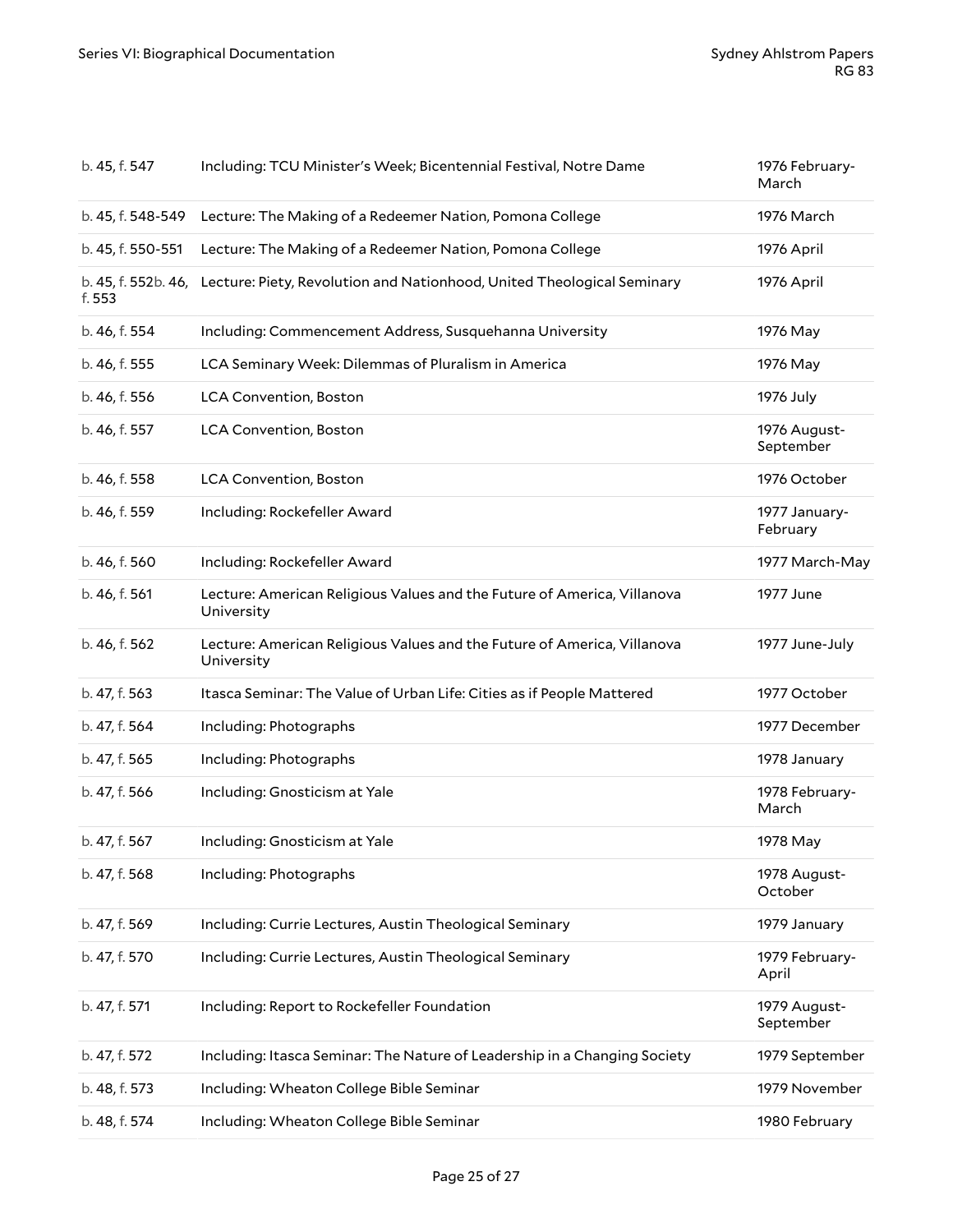| b. 48, f. 575     | Including: Union Theological Seminary Doctoral Consultation                                                                                                                           | 1980 September            |
|-------------------|---------------------------------------------------------------------------------------------------------------------------------------------------------------------------------------|---------------------------|
| b. 48, f. 576     | Including: Union Theological Seminary Doctoral Consultation                                                                                                                           | 1980 October-<br>November |
| b. 48, f. 577-578 | Beecher Lectures: The Preacher-Theologian in the American Puritan Tradition,<br><b>Yale Divinity School</b>                                                                           | 1981 February             |
| b. 48, f. 579     | Beecher Lectures: The Preacher-Theologian in the American Puritan Tradition,<br><b>Yale Divinity School</b>                                                                           | 1981 February-<br>April   |
| b. 48, f. 580     | Including: Leave of Absence information                                                                                                                                               | 1981-1982                 |
| b. 48, f. 581     | Including: Reflections article: In Memory of Sydney Ahlstrom, by George Lindbeck; 1984, 1985<br>Tribute to Sydney Ahlstrom, Journal of the New England Lutheran Historical<br>Society |                           |
| b. 48, f. 582-583 | Including: Photographs                                                                                                                                                                | undated                   |
| b. 49, f. 584     | Haverford Lectures on Romanticism                                                                                                                                                     | undated                   |
| b. 49, f. 585-586 | <b>Richmond Lectures</b>                                                                                                                                                              | undated                   |
| b. 49, f. 587     | Selected bibliography for the White House Library                                                                                                                                     | undated                   |
| b. 49, f. 588-589 | Including: Sermons                                                                                                                                                                    | undated                   |
|                   | Miscellaneous                                                                                                                                                                         |                           |
| b. 49, f. 590     | Bibliographies                                                                                                                                                                        | undated                   |
| b. 49, f. 591     | Curriculum Vitae                                                                                                                                                                      | 1954-1965                 |
| b. 49, f. 592     | Curriculum Vitae                                                                                                                                                                      | 1967-1979                 |
| b. 49, f. 593     | Miscellaneous notes                                                                                                                                                                   | undated                   |